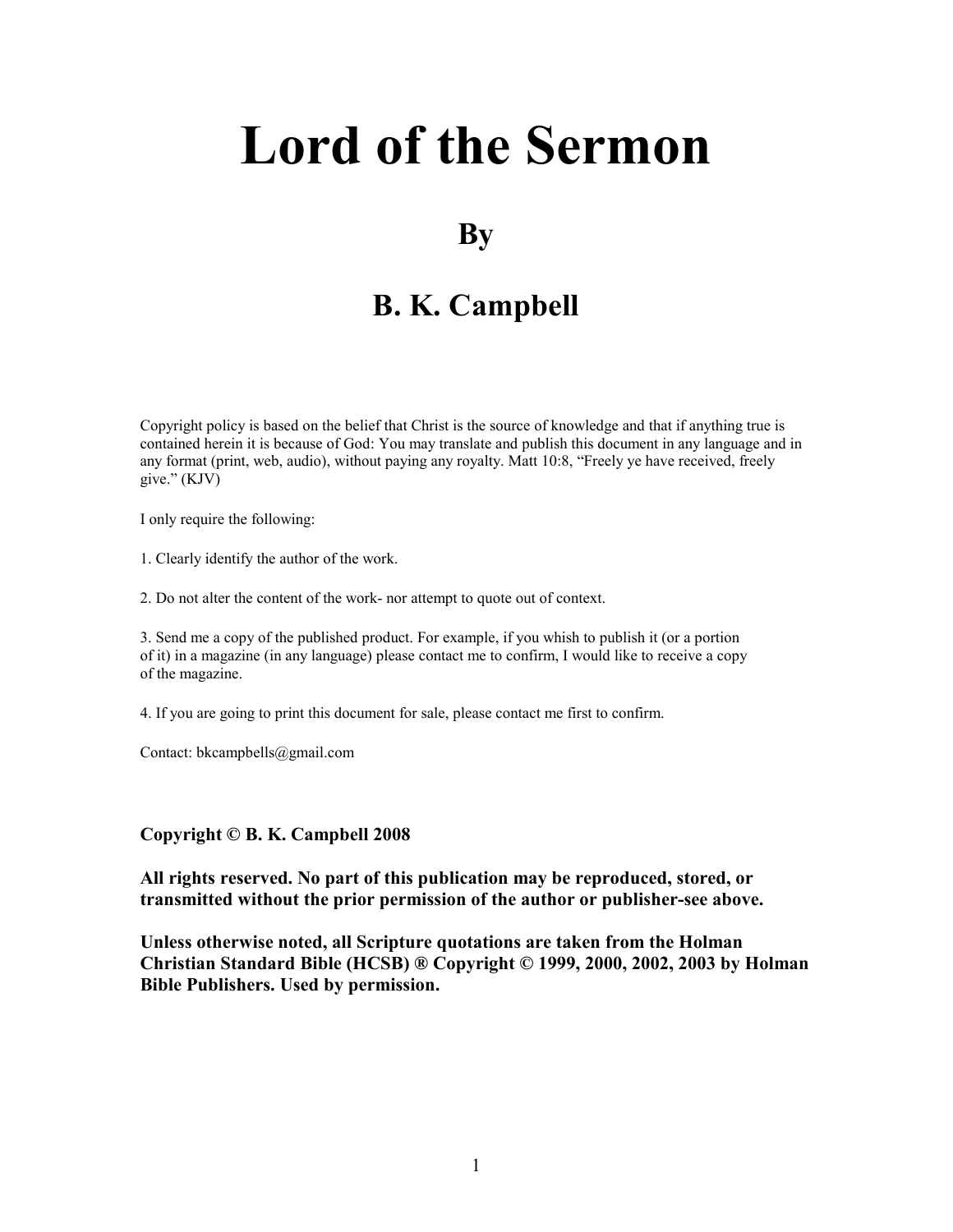#### Introduction

I am glad that Martin Luther wrote Bondage of the Will, but I would prefer that he never had to write it at all. The author feels no different about the following paper. This work is the result of burden. Within my own theological circle certain Christians have sprung up that refuse to distribute copies of sermons. There is no need to mention names, as I do not desire to be accused of slander. On several occasions I have requested copies of sermons from these people each time only to be denied by an austere deacon or member. The reason given for these denials was 1) that the work was the product and property of the pastor and 2) the pastor *didn't owe anything to anyone*. However, most insulting of all was the excuse that, our congregation is not a tape ministry. Of course, these tapes are distributed, but the pastor, deacon or individual members prejudicially selected those that receive them. The rational Christian will know that there is no purpose in recording a message if the message is not going to be heard. I hope the reader will be able to see that this attitude is not consistent with scripture. Those that have given me sermons from this congregation have done so upon the basis of the Word of God knowing: he that is not against us is with us (Lk 9:50). As far as the preaching goes it is perhaps the best I have ever heard. The fact that the congregation would give the same testimony about these sermons and then deny others copies is quite disturbing. Certainly, we want those who know Christ and those who have not yet come to Christ to have the very best; for unintelligible theology makes for unintelligible Christianity. Overall sharing what is good can only help to make a better, more accurate Christianity by equipping a more theologically precise Christian. To deny men what is good and then pretend that we have done them no wrong is a grave error. Perhaps, the position could be better defended if it was not the case that these sermons are distributed to people outside the congregation. Certain individuals are given copies while others are denied. Neither the legitimacy of the request or the urgency of the need decide who gets a copy, it is solely decided upon the basis of partisanship. It will be evident to the reader that a double standard is at work. If the pastor will deny one man then he has no right to affirm another. Such actions constitute a practical contradiction of scripture. What the reader will find in the following work is a series of rebuttals that have universal application. I have intentionally not addressed my words to any one person. Essentially, the paper stands as a refutation to all who attempt to withhold or restrict what is good. The argument is for unity upon the basis of confession and belief in Christ. My own desire is that those who have withheld will withhold no more. I long to see a deeper gratitude and appreciation to Christ for the knowledge that He alone bestows on His church. Hopefully every thought will be brought captive to the obedience of Christ as my brothers and sisters will give Him credit, as He alone is Lord of the Sermon.

As far as the technical aspect of the paper only a few words need to be said. First of all there is no need to read my work in chronological order, each verse was written to contain a complete thought and all the verses together make a powerful whole. Secondly, the paper is full of repetition, but this is how I have chosen to make and force my point. Finally, there is always the possibility that I have stated something in ignorance. I make no claim to infallibility (Pr 18:17). Hence, the reader should reject the thesis insofar as it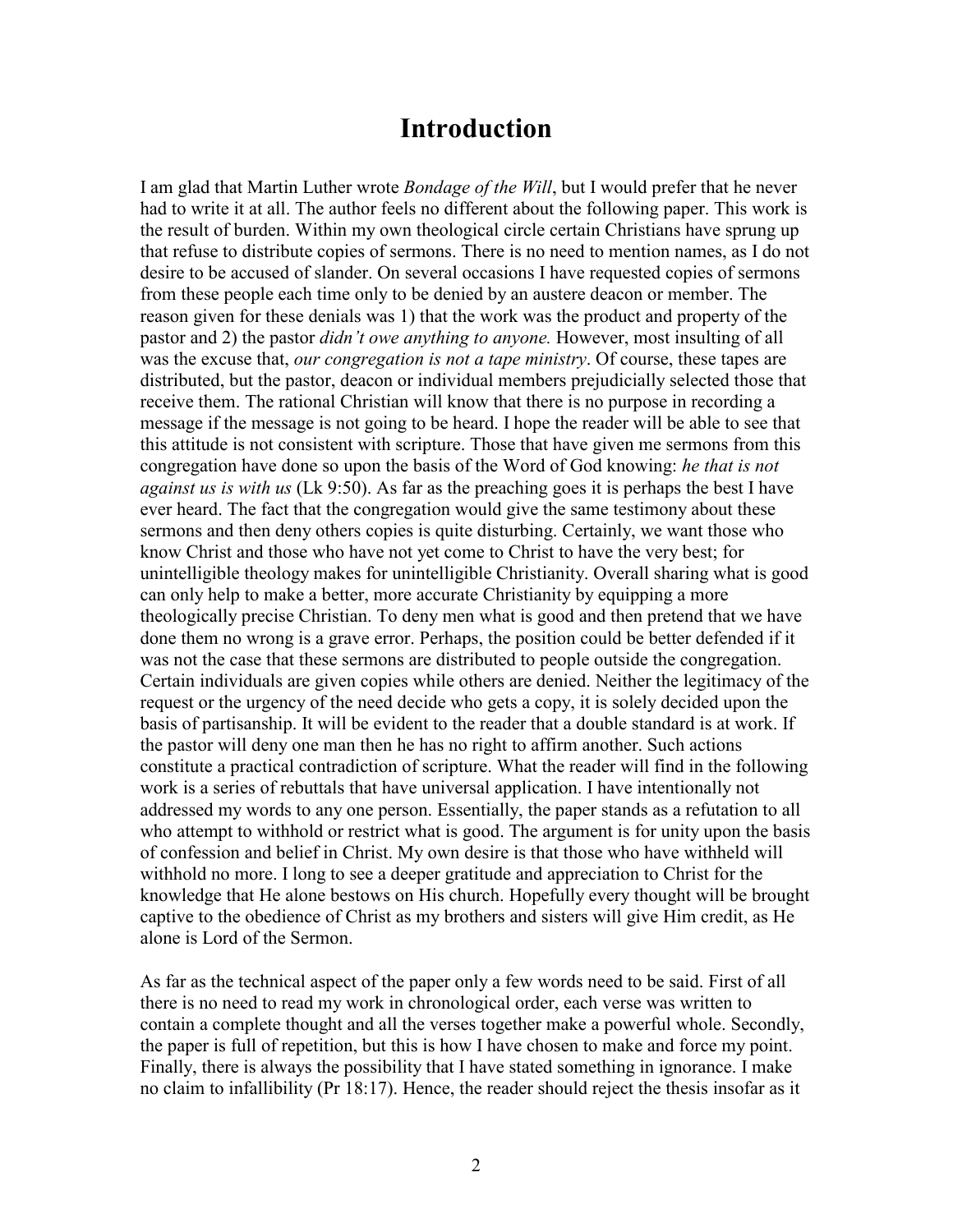departs from the Word of God. Certainly, my aim is not to mislead any that belong to Christ. The reader is cautioned to read prayerfully and thoughtfully- the same way one should read any theological paper. I trust that regardless of agreement the reader will be challenged to think.

B. K. Campbell

 $\overline{a}$ 

# Lord of the Sermon

By

#### B. K. Campbell

Therefore, whether you eat or drink, or whatever you do, do everything for God's glory. Give no offense to the Jews or the Greeks or the church of God, just as I also try to please all people in all things, not seeking my own profit, but the profit of many, that they may be saved. [1 Corinthians 10:31-33]

"There is a limit, for, "The Lord knoweth them that are His," but in the preaching of the gospel we are not bound by the decree which is secret, but by our marching orders, "Go ye into all the world, and preach the gospel to every creature; he that believeth and is baptized shall be saved." He who bade me preach to every creature did not bid me exempt one soul from my message." C. H. Spurgeon.

[1] Let the Christian settle early on in his mind that all things belong to Christ and that all things are from God<sup>1</sup>. Without this foundation there is always the danger and threat of humanism<sup>2</sup>.

<sup>&</sup>lt;sup>1</sup> 1 Chron 29:11 "Yours, LORD, is the greatness and the power and the glory and the splendor and the majesty, for everything in the heavens and on earth belongs to You. Yours, LORD, is the kingdom, and You are exalted as head over all." Also, Ps 89:11. Contrast Luke 20:3-4 with John 3:27

James 1:17 "Every generous act and every perfect gift is from above, coming down from the Father of lights; with Him there is no variation or shadow cast by turning."

<sup>1</sup> Cor 8:6-7 "…yet for us there is one God, the Father, from whom are all things, and we for Him; and one Lord, Jesus Christ, through whom are all things, and we through Him. However, not everyone has this knowledge…"

<sup>2</sup> Cor 3:4-6 "We have this kind of confidence toward God through Christ: not that we are competent in ourselves to consider anything as coming from ourselves, but our competence is from God. He has made us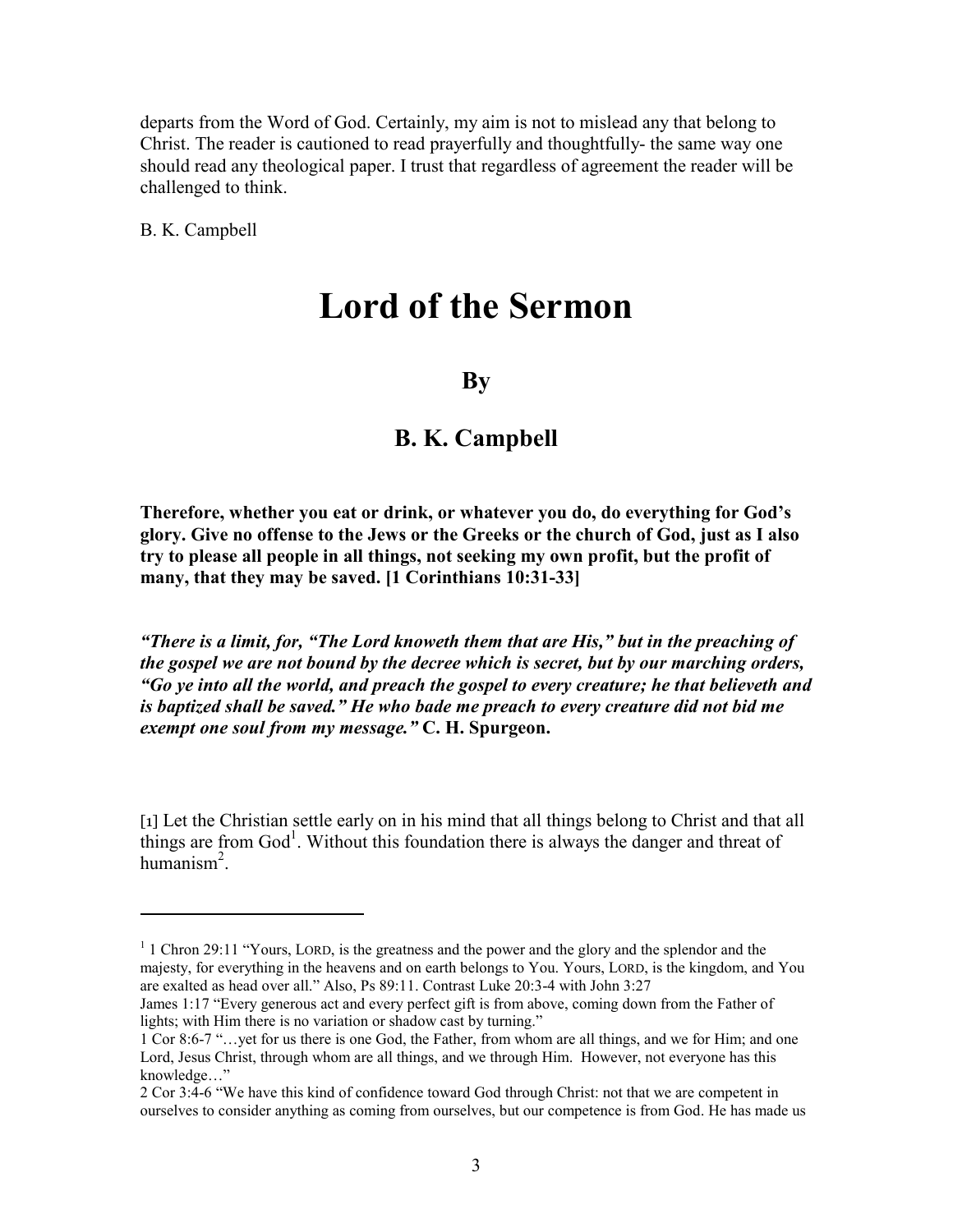[2] Man in relation to man can rightfully own possession but must always use them as God tells him to use them. This is because all possessions belong to God. There will never be a time when God does not own everything just as no possession can be legally utilized according to the fiat of man's will.

[3] Matt  $5:42<sup>3</sup>$  is the discernment between unwise giving and wise giving. To deny a man in need when God has given us the ability to help that man is to disobey the Word of God. Such men fail to grasp the reality that God gives what we possess- or they simply do not care. Pearls before swine never, but bread for the brethren always<sup>4</sup>.

[4] A church that does not have a Biblical policy of charity will not be able to remain consistent in charity. What the Scripture says on every topic is systematic- including charity. Let a church maintain Biblical propositions on charity that can be deduced from the whole of Scripture. To go without these propositions is to perform charity in the darkoften upon the basis of feeling instead of Scripture. If men want what is good and it is in our power to give it, then how can we deny it? Give men what God will have you give them and nothing more; to give less is to rob God of what rightfully belongs to Him.

[5] We must remember that there is a great difference between a business and a ministry.

[6] The idea of restricting the receptivity of the Word of God is contrary to  $God^5$ . Those who distribute spiritual meat with prejudice only do so justly if a Biblical distinction is made between those who want to listen and those who do not<sup>6</sup>. However, when men seek

 $\overline{a}$ 

<sup>3</sup> "Give to the one who asks you, and don't turn away from the one who wants to borrow from you."

"Give to him that asketh thee, and from him that would borrow of thee turn not thou away"  $(v, 42)$ . This supplies a further illustration of that noble and generous spirit which the righteousness of Christ's kingdom requires of its subjects. That righteousness will not only deter them from standing on every point of individual rights, but it will incline them to do good unto others. Interpreting this precept in the light of its setting, it sets forth the *positive* side of our duty: not only does Christ forbid men to requite evil for evil, but He commands them to return good for evil. It is better to give unto those who have no claims upon us and to lend unto those who would impose upon kindness, than to cause strife by a selfish or surly refusal. Our possessions are to be held in stewardship for God and at the disposal of the real need of our followers." A. W. Pink Sermon on the Mount

<sup>4</sup> Gal 6:10 "Therefore, as we have opportunity, we must work for the good of all, especially for those who belong to the household of faith."

 $<sup>5</sup>$  Mark 4:23 "If anyone has ears to hear, he should listen!" HCSB. For even though not all will hear those</sup> who can are not prohibited nor should they be prohibited.

competent to be ministers of a new covenant, not of the letter, but of the Spirit; for the letter kills, but the Spirit produces life."

 $2^{2}$  By humanism we mean everything established on the basis of autonomy, we mean the original sin in the garden (ye shall be as God), we mean the essence of Arminianism. The foundational presupposition of humanism is the fallacious idea of free will.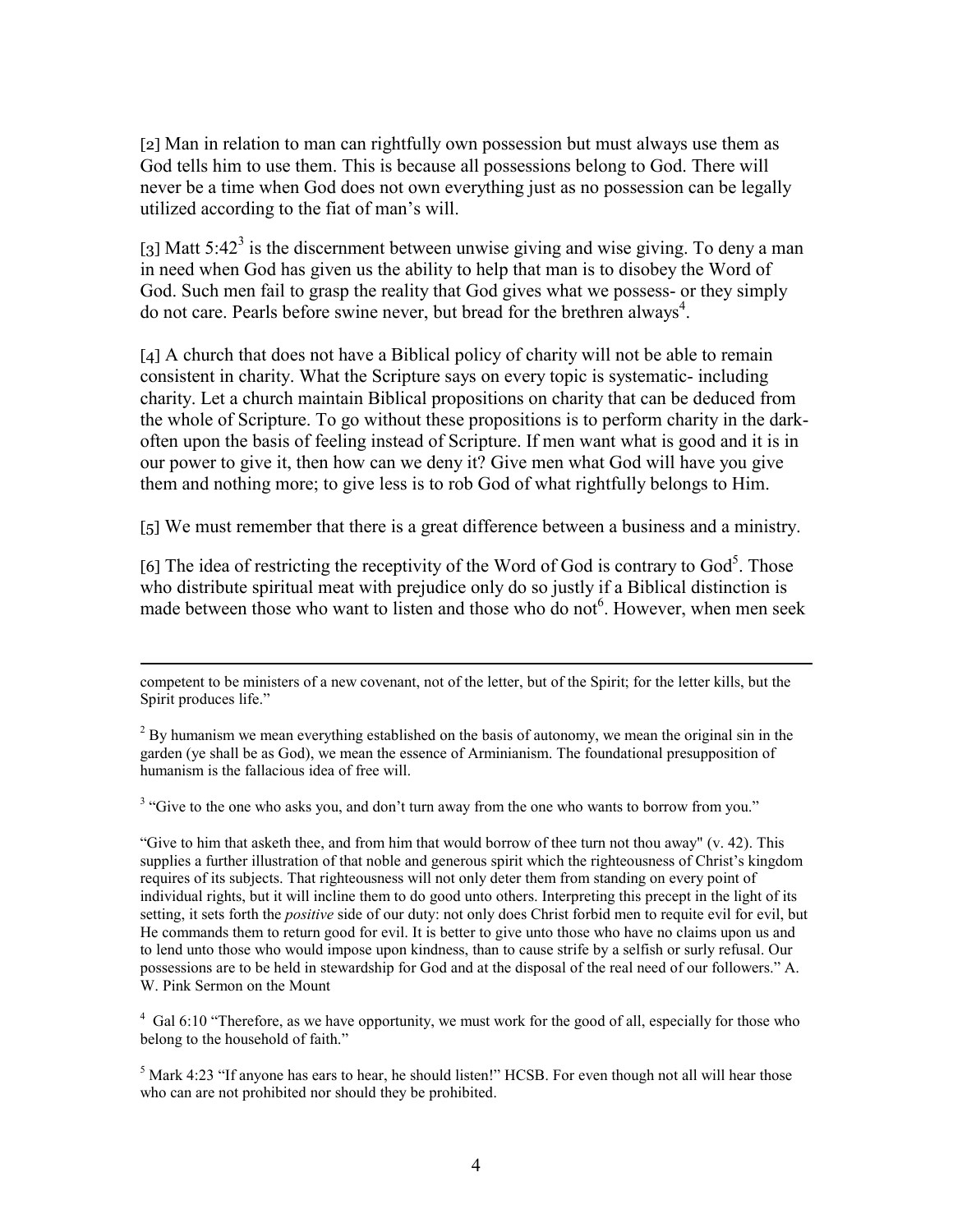of us what we have from God we have no right to deny them what is profitable and brings glory to God in the dispensing. The spiritual as well as the material belongs to God, but a man can much more easily give that which is spiritual without sacrificing anything pertaining to his livelihood. As the material is constrained by a limited number the spiritual is infinite. This means it may be given away without being expended. We have only so many earthly loaves of bread, but spiritual bread is infinite.

[7] Jesus is the Lord of the sermon. To deny Him this place is to assert someone else in His place. Those who believe that sermons are the product and property of the one who speaks them have no Biblical warrant for that which they selfishly practice<sup>7</sup>.

[8] On reflection, I am reminded of the Pharisees and the Sadducees $\delta$ , of the history of Rome and its denial of the Word of God to all men. In other circles, it is the denial of doctrine by the denial of a sermon. No one is advocating that learning must stop because a selfish preacher will not allow his sermons to be obtained by those who want them. However, shouldn't the preacher want his messages to be heard? After all, does not the sermon presuppose an audience to hear it? Further, if the pastor's study has yielded accurate theological knowledge (unknown to the masses) then how can he deny others what he received himself?<sup>9</sup>

[9] How often do men err by calling theirs what really belongs to the Lord, as we are all prone to think higher of ourselves than we ought.<sup>10</sup>

 $\overline{a}$ 6 Matt 7:6 Don't give what is holy to dogs or toss your pearls before pigs, or they will trample them with their feet, turn, and tear you to pieces. HCSB

7 1 Peter 4:9-11 "Be hospitable to one another without complaining. Based on the gift they have received, everyone should use it to serve others, as good managers of the varied grace of God. If anyone speaks, [his speech should be] like the oracles of God; if anyone serves, [his service should be] from the strength God provides, so that in everything God may be glorified through Jesus Christ. To Him belong the glory and the power forever and ever. Amen."

8 Matt 23:13 "But woe to you, scribes and Pharisees, hypocrites! You lock up the kingdom of heaven from people. For you don't go in, and you don't allow those entering to go in."

9 Augustine has said, "For no one ought to consider anything as his own, except perhaps what is false. All truth is of Him who says, "I am the truth." For what have we that we did not receive? And if we have received it, why do we glory, as if we had not received it?" From Augustine, On Christian Doctrine, From the Preface paragraph 8. To back his point Augustine quotes from John 14:6 and 1 Corinthians 4:7. In respect to Sovereignty Augustine was the most consistent thinker I have ever read. For he was always aware of the fact that what he knew, and all he wrote, was because of God. To take credit for spiritual things is a fatal mistake of the theologian.

10 James 1:17 "Every generous act and every perfect gift is from above, coming down from the Father of lights; with Him there is no variation or shadow cast by turning."

Rom 12:3 "For by the grace given to me, I tell everyone among you not to think of himself more highly than he should think. Instead, think sensibly, as God has distributed a measure of faith to each one."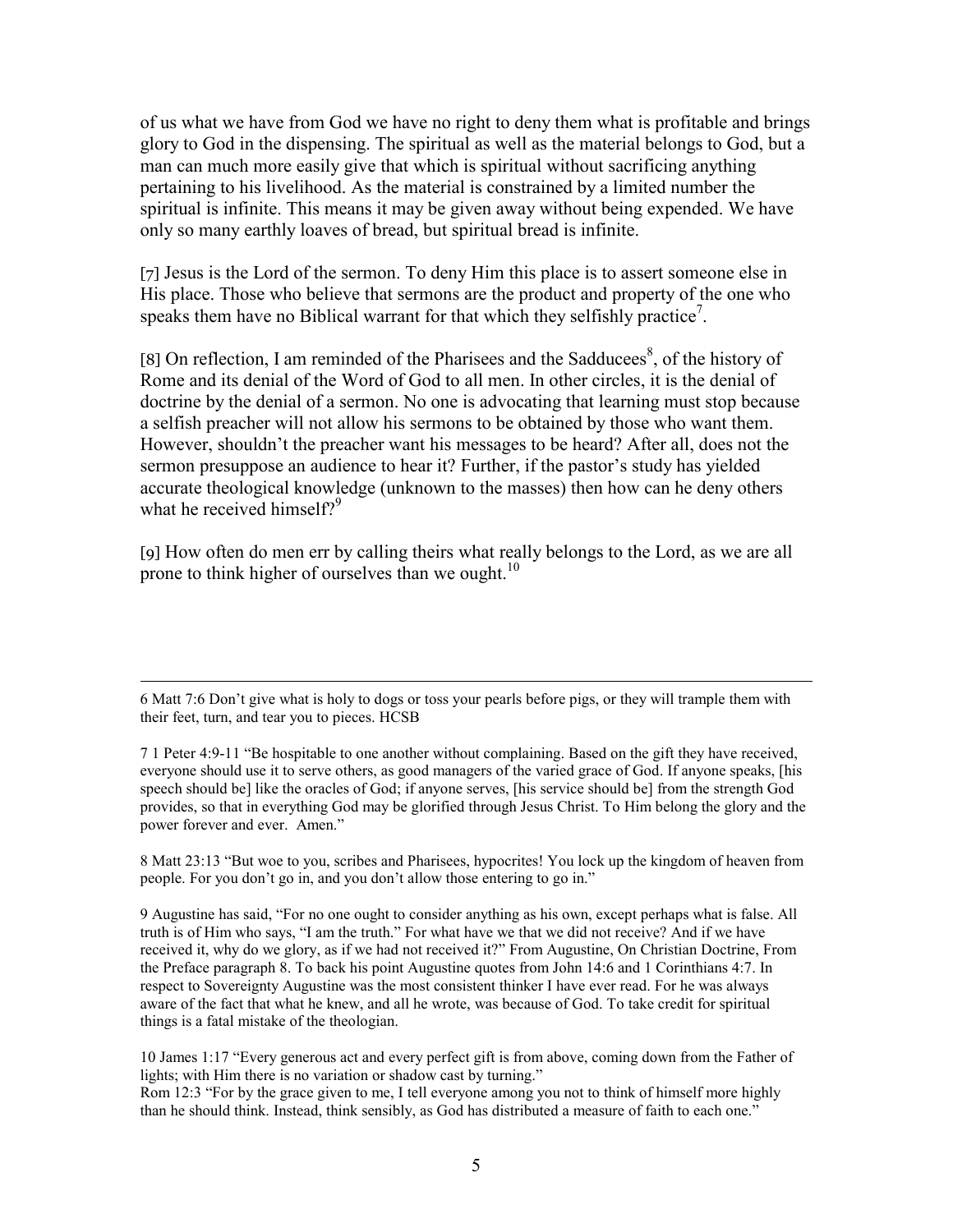[10] Can it be a crime to ask for what is good? If not, then how can men treat us as if we have done wrong by asking for good? More importantly, what right does a man have to withhold good?

[11] What is implicit, in the individual's mind that refuses to distribute his sermons to others is that his sermons are not the property of God. "They belong to man not God", and therefore, should be distributed by the will and desire of man instead of the commandment of God<sup>11</sup>.

[12] Only God is responsible for conversion, only He furnishes the mind with knowledge<sup>12</sup>. This is also true in the case of the teacher and preacher. Those who whish to negate the proposition must defend some sort of 'freedom' that allows them to take responsibility for knowledge. Even though the consistent Christian understands the doctrine of Sovereignty<sup>13</sup>, the man who takes credit for his sermon does not maintain it. Any accurate proposition of theological knowledge uttered by the mouth of man, or contained in the mind is the result of God and as such I content that it belongs to  $God<sup>14</sup>$ . Those who pretend to own (as original) what they confess to believe are greatly mistaken about the nature of knowledge<sup>15</sup>. If accurate theological knowledge is known because of God, then it is a stupid idea to believe that we are the reason for what we believe. Likewise, if God owns all theological knowledge then it is a stupid idea to believe that

 $11$  In the Church of which we speak, if one was to kindly ask the Pastor or Deacons for a copy of the Lord's Day sermon one would be denied. This is not because of financial stain upon the church, but because the pastor believes he has the right to restrict his message to the confines of the congregation. In this he sets himself up as lord of the sermon. At first glance the argument might seem to carry little weight, but consider the reality of the idea. It is clear from scripture that what a Christian has received (by way of theological knowledge) is because of the Holy Spirit (John 14:26, 1 John 2:27). To claim other than this is to contradict the Word of God by advocating the notion that man possesses something that he did not receive from God (1Cor 4:7). Essentially, if the pastor "owns" the sermon then he must prove it from scripture, if "his" sermon is not the right of men then he must prove it from scripture. We will do our best to prove that it is the right of men because it is from God.

<sup>&</sup>lt;sup>12</sup> Psalm 3:8 Salvation belongs to the LORD; may Your blessing be on Your people.

Acts 16:14 "A woman named Lydia, a dealer in purple cloth from the city of Thyatira, who worshiped God, was listening. The Lord opened her heart to pay attention to what was spoken by Paul." Also Acts 13:48, Eph 2:5-8

Prov 2:6, For the LORD gives wisdom; from His mouth come knowledge and understanding. Also, Matt 13:11, Col 2:2

<sup>&</sup>lt;sup>13</sup> God is sovereign over the entire universe: Ps 103:19; Rom 8:28; Eph 1:11- God is sovereign over all of nature: Ps 135:6-7; Mt 5:45; 6:25-30 -God is sovereign over angels & Satan: Ps 103:20-21; Job 1:12- God is sovereign over nations: Ps 47:7-9; Dan 2:20-21; 4:34-35 -God is sovereign over human beings: 1 Sam 2:6-7; Gal 1:15-16- God is sovereign over animals: Ps 104:21-30; 1 Ki 17:4-6- God is sovereign over "accidents": Pr 16:33; Jon 1:7; Mt 10:29- God is sovereign over free acts of men: Ex 3:21; 12:25-36; Ez 7:27 -God is sovereign over sinful acts of men and Satan: 2 Sam 24:1; 1 Chr 21:1; Gen 45:5; 50:20

<sup>&</sup>lt;sup>14</sup> Matt 16:17 "And Jesus responded, "Simon son of Jonah, you are blessed because flesh and blood did not reveal this to you, but My Father in heaven."

<sup>&</sup>lt;sup>15</sup> Rom 12:3 "...as God has distributed a measure of faith to each one."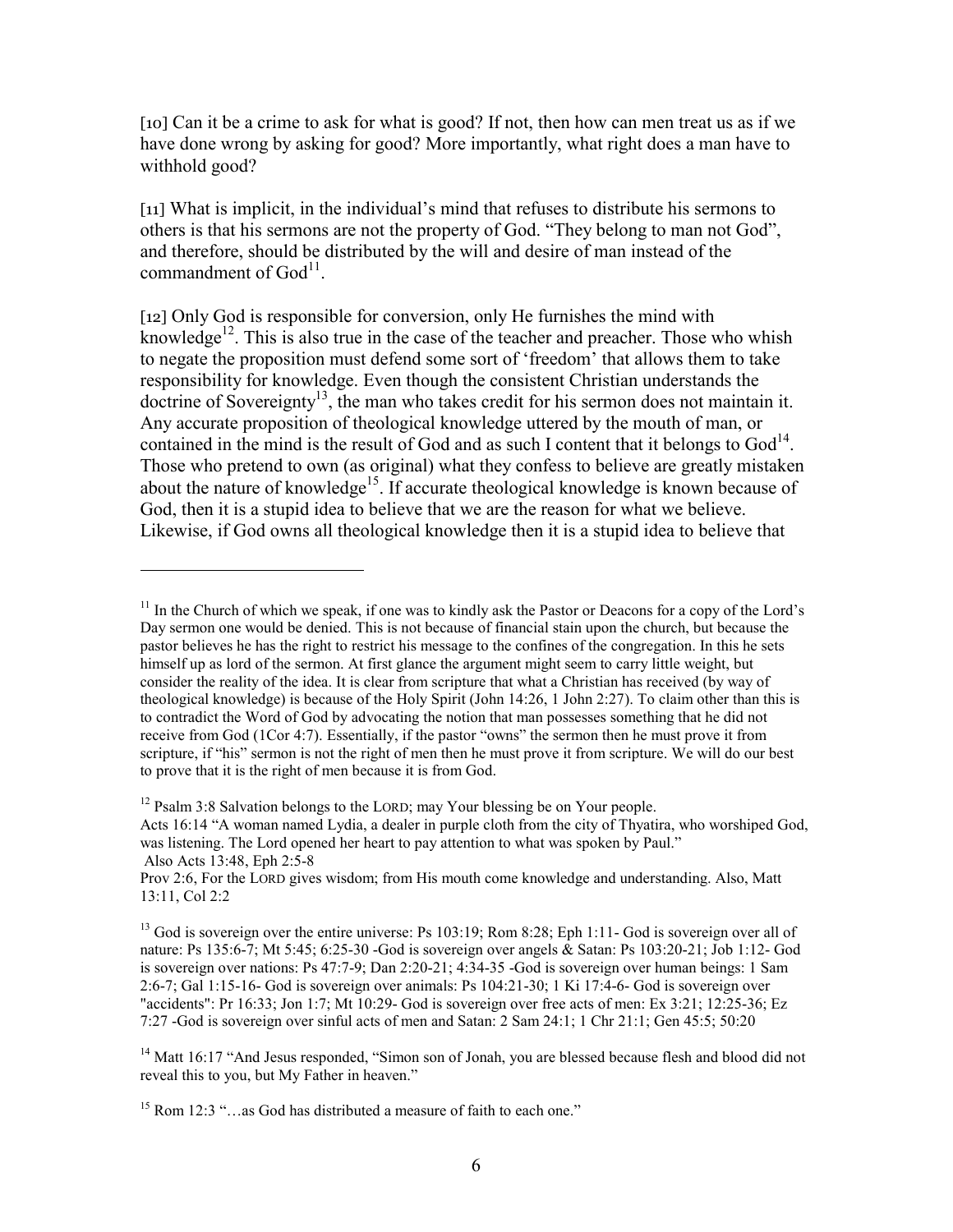we can do with as we please. Insofar as the sermon contains accurate theological knowledge it is the right of men, in so far as it is synonymous or associated with the gospel it is the right of men<sup>16</sup>. This is because theological knowledge is not restricted knowledge<sup>17</sup> and only God may distribute it with respect of persons<sup>18</sup>.

[13] One will claim the gospel restricted, but the proposition receives qualification. For it is true that the gospel is restricted<sup>19</sup> and that theological knowledge is only for the Elect, but those exempt are exempt by God<sup>20</sup>. Hence, we can no more know the Elect than we can know the depravity in our own hearts<sup>21</sup>. Those who attempt to restrict what they know to a select few have deviated from the purpose of their knowledge<sup>22</sup>. If the Gentiles ask of Paul, Paul knows he has received for the very purpose of letting the Gentiles  $know^{23}$ .

[14] Should those outside the geographical sphere of a congregation seek resources from that congregation what right does the congregation have to deny? Those who make such a strong distinction between locality and distance ultimately fail to understand the idea of unity<sup>24</sup>. As if distance alone warrants the action of withholding good. It is not evident that

 $\overline{a}$ 

Act 2:39 "For the promise is for you and for your children, and for all who are far off, as many as the Lord our God will call." Also, Eph 4:11-13

 $18$  Rom 9:18 "So then, He shows mercy to whom He wills, and He hardens whom He wills."

 $19$  Matt 1:21 "He will save His people from their sins."

Matt 13:11 He answered them, "Because the secrets of the kingdom of heaven have been given for you to know, but it has not been given to them."

<sup>20</sup> Matt 15:13 He replied, "Every plant that My heavenly Father didn't plant will be uprooted.'

<sup>21</sup> Jer 17:9 "The heart is more deceitful than anything else and desperately sick—who can understand it?"

<sup>22</sup>1 Peter 2:9 "But you are a chosen race, a royal priesthood, a holy nation, a people for His possession, so that you may proclaim the praises of the One who called you out of darkness into His marvelous light." Rom 15:14 "Now, my brothers, I myself am convinced about you that you also are full of goodness, filled with all knowledge, and able to instruct one another."

 1Cor 14:31"For you can all prophesy one by one, so that everyone may learn and everyone may be encouraged."

 $^{23}$  Eph 3:2 "You have heard, haven't you, about the administration of God's grace that He gave to me for you?"

 $^{24}$  Eph 4:11-15 "And He personally gave some to be apostles, some prophets, some evangelists, some pastors and teachers, for the training of the saints in the work of ministry, to build up the body of Christ, until we all reach unity in the faith and in the knowledge of God's Son, [growing] into a mature man with a stature measured by Christ's fullness. Then we will no longer be little children, tossed by the waves and

 $16$  That is, their right to hear it.

 $17$  Matt 10:27, "What I tell you in the dark, speak in the light. What you hear in a whisper, proclaim on the housetops."

<sup>1</sup> Cor 14:12 " So also you—since you are zealous in matters of the spirit, seek to excel in building up the church."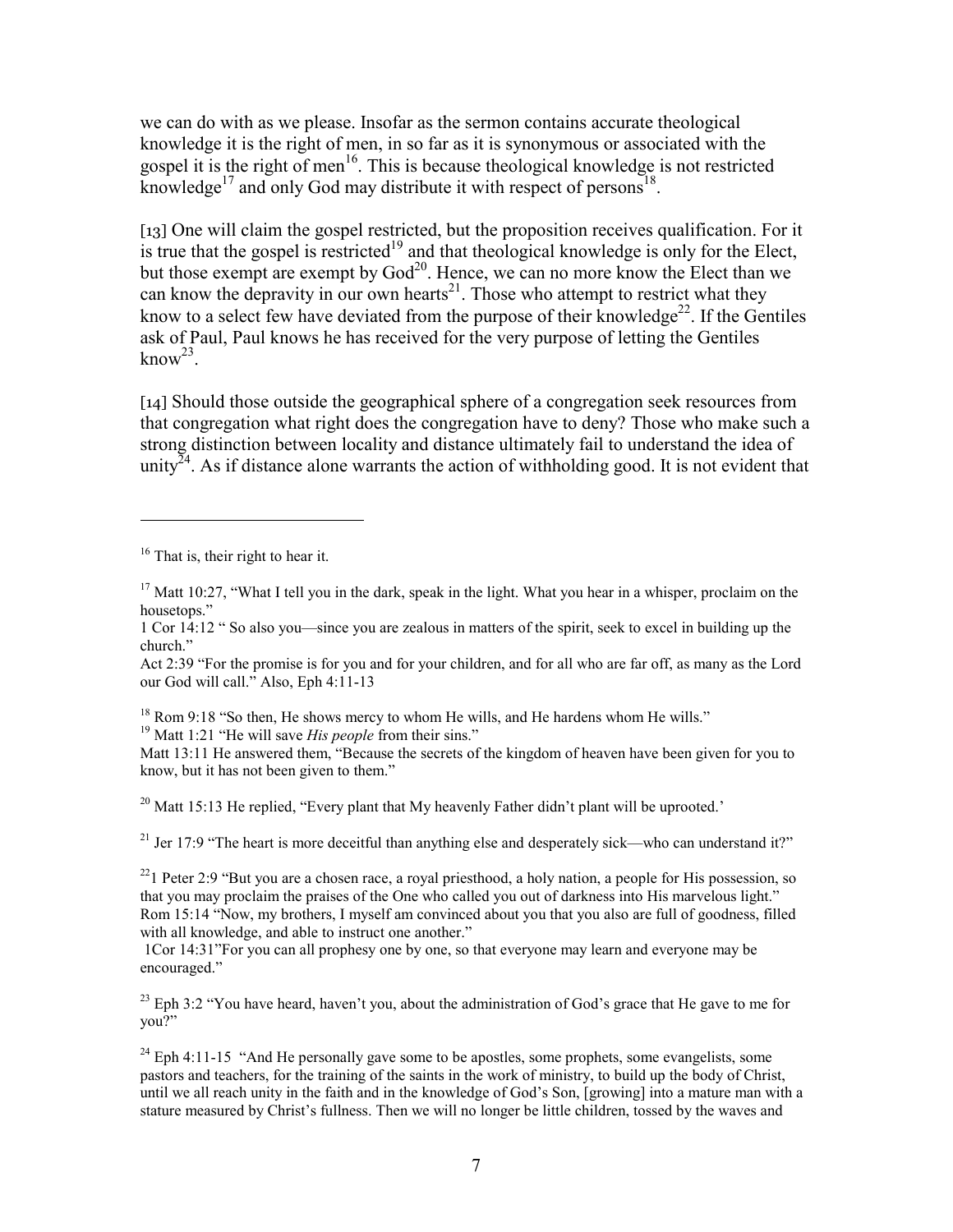distance should prevent unity or the sharing of those gifts, which God has given for edification. Such a position is hypocritically destroyed if ever the preacher should preach outside his own congregation or utilize commentaries not produced within his congregation.

[15] Those who claim that knowledge is the product of the human mind are guilty of the error of humanism. That one does not acknowledge God for their knowledge and that one does not do with that knowledge what God says they should do with it, is to practice and believe in a from of humanism. Just because one might deny the authority of human autonomy<sup>25</sup> does not mean that one does not practice autonomy. The man who restricts his sermons to a selected audience of hearers more or less plays God with what he preaches. This he does each time he denies a man's legitimate request for a sermon<sup>26</sup>. Certainly, there is a reason for the restriction and it must either be Biblical or humanistic.

[16] A preacher has no right to select his audience. Those who deny sermons to some while giving sermons to others place their own authority above God's authority. In this sense if a pastor has even denied one request for a sermon while affirming another request he is a respecter of persons $^{27}$ . Certainly, one would not be so bold, as to claim that theological knowledge is the product of the human mind<sup>28</sup>? If theological knowledge is the product of God then it is also the property of God and man must do with it what God tells him not what human autonomy desires. For this would be to stand above the authority of God. The logic of such an insane position would not allow the one holding it to limit their actions to the restriction of sermons; instead they must advance in the logical outworking of their humanism. Further, they could not logically refute humanism in others seeing that they practice a form of it themselves. Such theologians obey and utilize the Word of God upon the basis of convenience.

[17] Gen  $3:5^{29}$  is the foundation of man's attempt to exercise his authority over God's Authority. Whatever one has must be used as God says it is to be used, for Christ is not only the Lord of salvation but he is also the Lord of the sermon. The man who withholds his sermons (provided they contain truth) exercises his authority against God's Authority.

 $\overline{a}$ 

 $^{28}$  John 3:27, John responded, "No one can receive a single thing unless it's given to him from heaven."

 $29 \ldots$  you eat it your eyes will be opened and you will be like God, knowing good and evil."

blown around by every wind of teaching, by human cunning with cleverness in the techniques of deceit. But speaking the truth in love, let us grow in every way into Him who is the head—Christ."

<sup>&</sup>lt;sup>25</sup> Autonomy (Greek: Auto-Nomos - nomos meaning "law": one who gives oneself his/her own law) is the right to self-government.

<sup>&</sup>lt;sup>26</sup> Matt 5:42 "Give to the one who asks you, and don't turn away from the one who wants to borrow from you.'

 $27$  James 2:8-9 "If you really carry out the royal law prescribed in Scripture, Love your neighbor as yourself, you are doing well. But if you show favoritism, you commit sin and are convicted by the law as transgressors."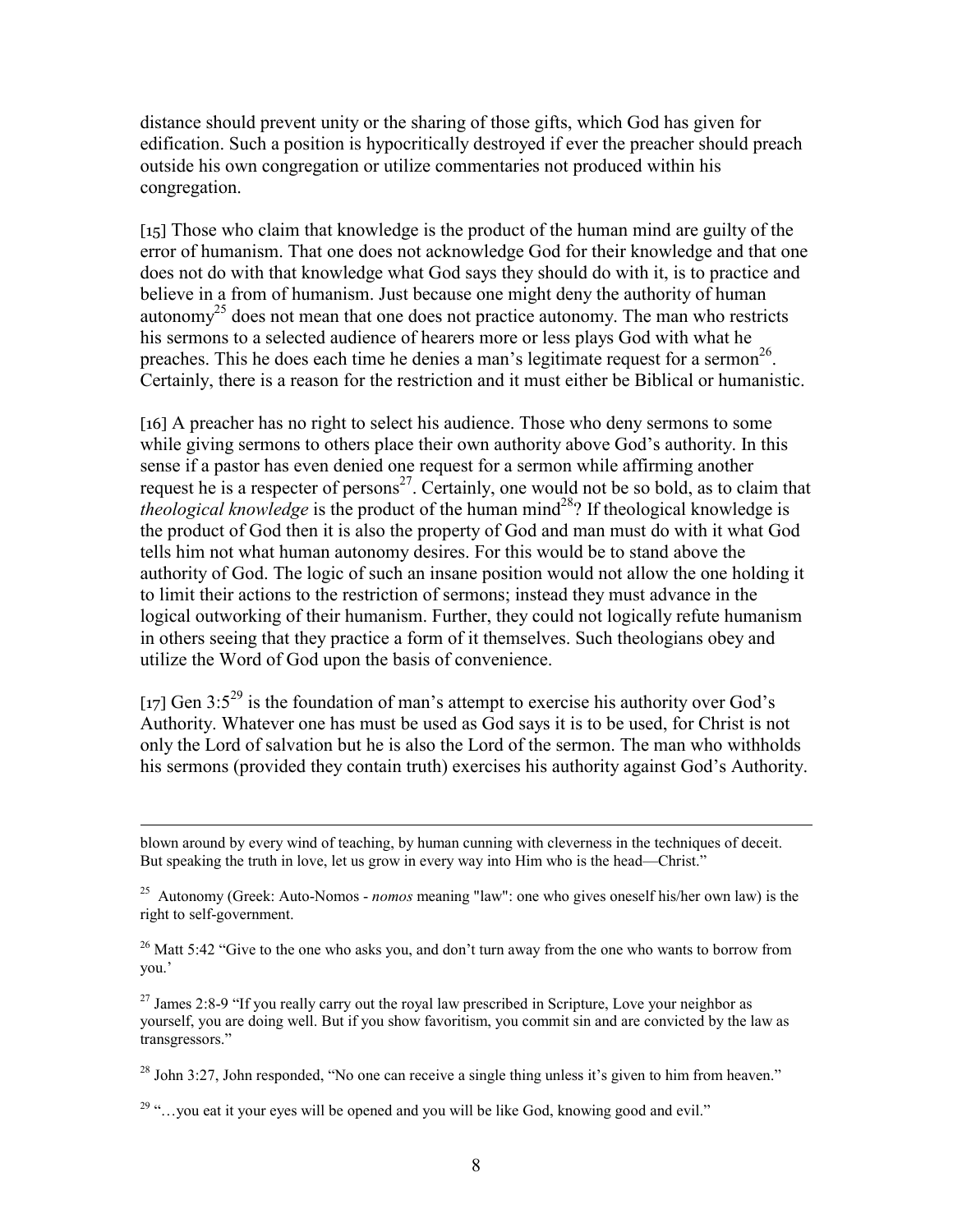Essentially, he is saying, "all of this belongs to God, but this little corner over here belongs to me and I will do with it as I please!"

[18] What makes a man a heretic; is it not deviation from the Word of  $God?^{30}$  It is not how much civil unrest his ideas inspire, it is not how many people hate his character, it is not how many people fear him, nor how his teaching disrupts lives, heresy is simply deviation from the Word of God. That is the definition of heresy. And those who teach that scripture or a sermon is the product of man's mind apart from the Spirit of God teach heresy...teach that man is autonomous and the center of all things... believe in a form of humanism and through the prejudicial practice of restricting their preaching, they teach that man is the lord of the sermon and not God.

[19] There are false teachers who tell us that we can have theology only if we can pay for  $it$ ;<sup>31</sup> in contrast, there are those who tell us that we cannot have theology even if we can pay for it because theological knowledge belongs to the solitary mind. "The preacher owns all that he preaches," they tell us, and he may do whatever he pleases with what he knows! Could the Pope do any worse in restricting the Word of God? Let not the preacher withhold that which is good to those who ask. Like the papist so many years past that prejudicially refused to permit the reading of the Word of God these teachers restrict their own sermons. Implicit in this action of prejudicial restriction is the authority to determine the reason why certain Christians "can have" while others "cannot". Such men claim to know what is good for other men: "No you can't have a copy of my sermon but that man over there can". There is always a reason for affirmation or denial the question is whether or not the reason is Biblical. Being part of a congregation should not be the prerequisite qualification for obtaining a copy of a sermon- one will be hard pressed to prove such a stance from scripture. That is, sermons should never be distributed outside the sphere of the congregation. This of course, will depend upon the content of the sermon. If unbiblical it should not even be distributed within the congregation, if Biblical it should be heard by as many as are willing to listen. Either a preacher is preaching the gospel and it needs to be preached to every creature under heaven (Mark 16:15) or he is preaching something other than the gospel. However, what the Bible says a pastor preaches is nothing other than the Word of  $God^{32}$ . Further, the fact that he is a Biblical

 $30$  Titus 3:10 is a common passage to quote: "Reject a divisive person after a first and second warning, knowing that such a person is perverted and sins, being self-condemned." Gordon Clark's exegesis is very instructive on this passage: "Finally, the adjective in the present passage refers to doctrine more than to immorality or factiousness. It was genealogies and disputes about the law. Heresy, therefore is theological deviation." See Gordon Clark's Commentary on the Pastoral Epistles published by the Trinity Foundation.

 $31$  2 Cor 2:17 For we are not like the many who make a trade in God's message [for profit], but as those with sincerity, we speak in Christ, as from God and before God.

 $32$  "The subject matter here is called "the word of God." Although that which is spoken by ministers is only the sound of a man's voice, yet that which true ministers of God preach in exercising their ministerial function is the Word of God." William Gouge "Preaching God's Word" extracted from commentary on Hebrews, also available in- Encyclopedia of Christian Quotations pg. 807

Heb 13:7 "Remember your leaders who have spoken God's word to you. As you carefully observe the outcome of their lives, imitate their faith."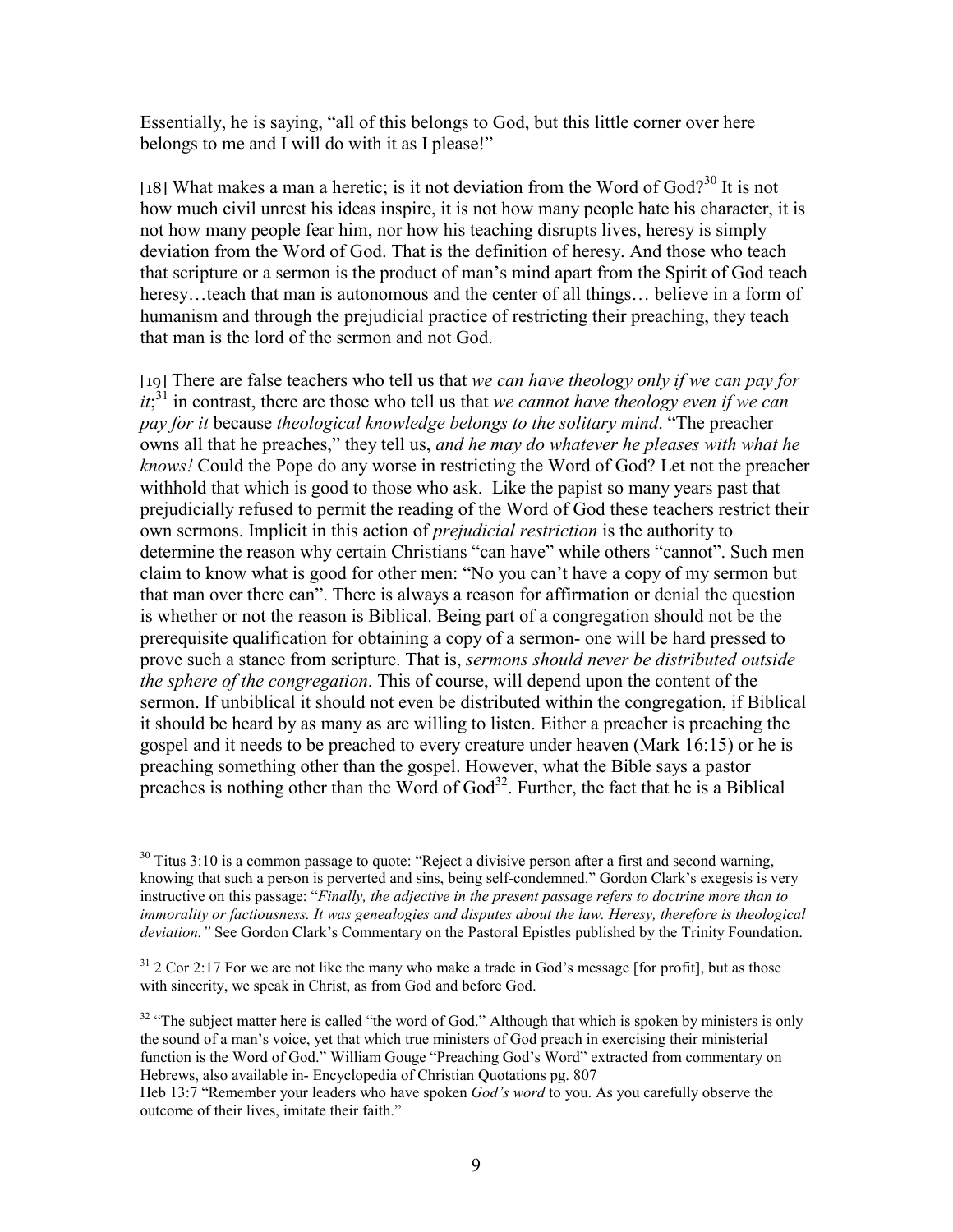pastor presupposes that he is doing this. If he is not preaching these things one must ask if he is really fulfilling the duty of his office… is he actually qualified to be in office? Can a man be a legitimate preacher if he doesn't preach the gospel? If a pastor is not preaching what the Bible says he should preach then his sermons should be erased from the face of the earth.

[20] Inasmuch as a sermon is consistent with the Word of God, giving testimony and glory to God… insofar as it proclaims the Gospel and edifies the children of God it is not the property of man- it is the property of God who has given it for the edification of all<sup>33</sup>. Those who whish to refute the proposition must demonstrate 1) that their sermon does not contain the Word of God or that their sermon is a separate entity from the Word of God and therefore exempt from the obligation of edification. 2) That even if a sermon does contain the Word of God it is still the exclusive right of the preacher; as opposed to knowledge given to the preacher to edify the Church of God. Essentially, one must demonstrate that the Word of God is only circumscribed to the preacher and those he sees fit to preach to. However, if the sermon is the property and product of God then only He has the right to restrict it.

[21] There can be no defense for those that claim exclusive rights to theological propositions. This is because all theological propositions belong to God. To demand that what we have written or what we have preached should not be heard unless men can afford to pay for it is to charge money for what God said to give freely. Such actions can have no Biblical defense<sup>34</sup>. If men will give from their hearts to support our ministries we must not reject what they give, but if we demand money outside the sphere of faith  $35$  we demand what is not found in the Word of God. And by thus we rob men of their right to hear the Word of God. There is no set price for the gospel as there should be no set price for theological knowledge<sup>36</sup>. If the binding on a book comes at a price then men must pay

<sup>34</sup> Matt 10:8 "You have received free of charge; give free of charge."

 $\overline{a}$ 

 $35$  Mark 12:41-44 "Sitting across from the temple treasury, He watched how the crowd dropped money into the treasury. Many rich people were putting in large sums. And a poor widow came and dropped in two tiny coins worth very little. Summoning His disciples, He said to them, " I assure you: This poor widow has put in more than all those giving to the temple treasury. For they all gave out of their surplus, but she out of her poverty has put in everything she possessed—all she had to live on."

 $36$  Acts 8:18-23 "When Simon saw that the Holy Spirit was given through the laying on of the apostles' hands, he offered them money, saying, "Give me this power too, so that anyone I lay hands on may receive the Holy Spirit." But Peter told him, "May your silver be destroyed with you, because you thought the gift of God could be obtained with money! You have no part or share in this matter, because your heart is not right before God. Therefore repent of this wickedness of yours, and pray to the Lord that the intent of your heart may be forgiven you. For I see you are poisoned by bitterness and bound by iniquity."

<sup>33</sup> Eph 4:11-15 "And He personally gave some to be apostles, some prophets, some evangelists, some pastors and teachers, for the training of the saints in the work of ministry, to build up the body of Christ, until we all reach unity in the faith and in the knowledge of God's Son, [growing] into a mature man with a stature measured by Christ's fullness. Then we will no longer be little children, tossed by the waves and blown around by every wind of teaching, by human cunning with cleverness in the techniques of deceit. But speaking the truth in love, let us grow in every way into Him who is the head—Christ."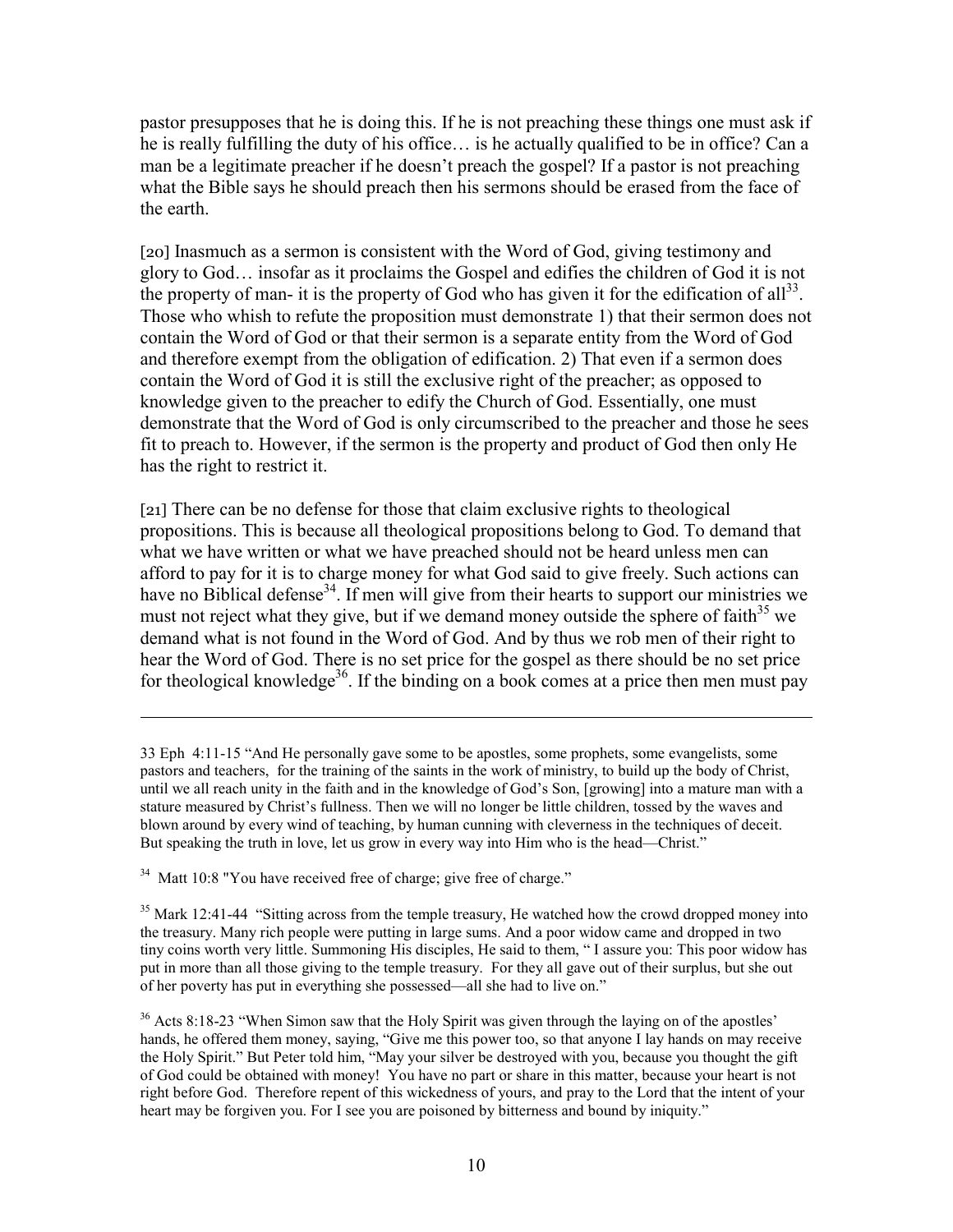for the material, but to withhold what God has distributed freely for the edification of all is to place man's authority against the Authority of God. Does the owner of a product not have the right to tell his servant what to do with His product? All that we receive from men is upon the basis of faith not for the profit of business $^{37}$ .

[22] The idea of a Christian is that his mind is being renewed<sup>38</sup>. He is one who can think<sup>39</sup> and does think<sup>40</sup>. This ought to mean that we no longer take the word of the Pope or any other man attempting to bind our conscience outside to the Word of  $God<sup>41</sup>$ . Those individuals who claim that their sermons or books should be the sole property of a few have deviated from the authority of Scripture. In turn this has led men to redefine, or else violently neglect God's structure for edification (Eph 4:11-15).

[23] The idea that a sermon should only be distributed within the confines of a local assembly is as absurd as saying that the Epistle of the Romans should remain in Rome<sup>42</sup>. The presuppositions that rest behind this proposition are enough to refute the proposition. Essentially, that a sermon can have no edification and bring no glory to God outside the geographical location in which it was preached. Also, implicit in the proposition is the error of the preachers right to restrict his words to a confined audience of his choosing. This right he has only if he is lord of the sermon, only if he is responsible<sup>43</sup> for what he preaches.

 $37$  Luke 19:46 and He said, "It is written, My house will be a house of prayer, but you have made it a den of thieves!"

 $38$  2 Cor 4:16 "Therefore we do not give up; even though our outer person is being destroyed, our inner person is being renewed day by day."

2 Cor 5:17 "Therefore if any man be in Christ, he is a new creature: old things are passed away; behold, all things are become new."

Titus 3:5 "Not by works of righteousness which we have done, but according to his mercy he saved us, by the washing of regeneration, and renewing of the Holy Ghost…"

 $39$  Eph 4:14 "Then we will no longer be little children, tossed by the waves and blown around by every wind of teaching, by human cunning with cleverness in the techniques of deceit."

 $40$  The Christian has stood against the error of the Pope on the basis of scripture. If there is one thing associated with authentic Christianity it is "by Scripture alone". When Rome forbid thinking the Christian thought and eventually declared the truth of his thought. We proclaim what is right upon the basis of the Word of God. Essentially, true Christianity must presuppose the authority and rule of the Word of God.

 $41$  Acts 5:29 But Peter and the apostles replied, "We must obey God rather than men."

 $\overline{a}$ 

 $42$  "No church, therefore, is so independent as that it can always and in all cases observe the duties it owes unto the Lord Christ and the church catholic, by all those powers which it is able to act in itself distinctly, without conjunction with others. And the church that confines its duty unto the acts of its own assemblies cuts itself off from the external communion of the church catholic; nor will it be safe for any man to commit the conduct of his soul to such a church." John Owen Vol. 16, The True Nature of a Gospel Church, Chapter 11 Of The Communion of The Churches Pg. 243. Ages Digital Library, John Owen Collection.

<sup>43</sup> Meaning "creator" not merely that God will hold him responsible, for this is true, but that it is false that he is the solo creator, independent of Christ. Is a preacher responsible for his sermon in the sense that he is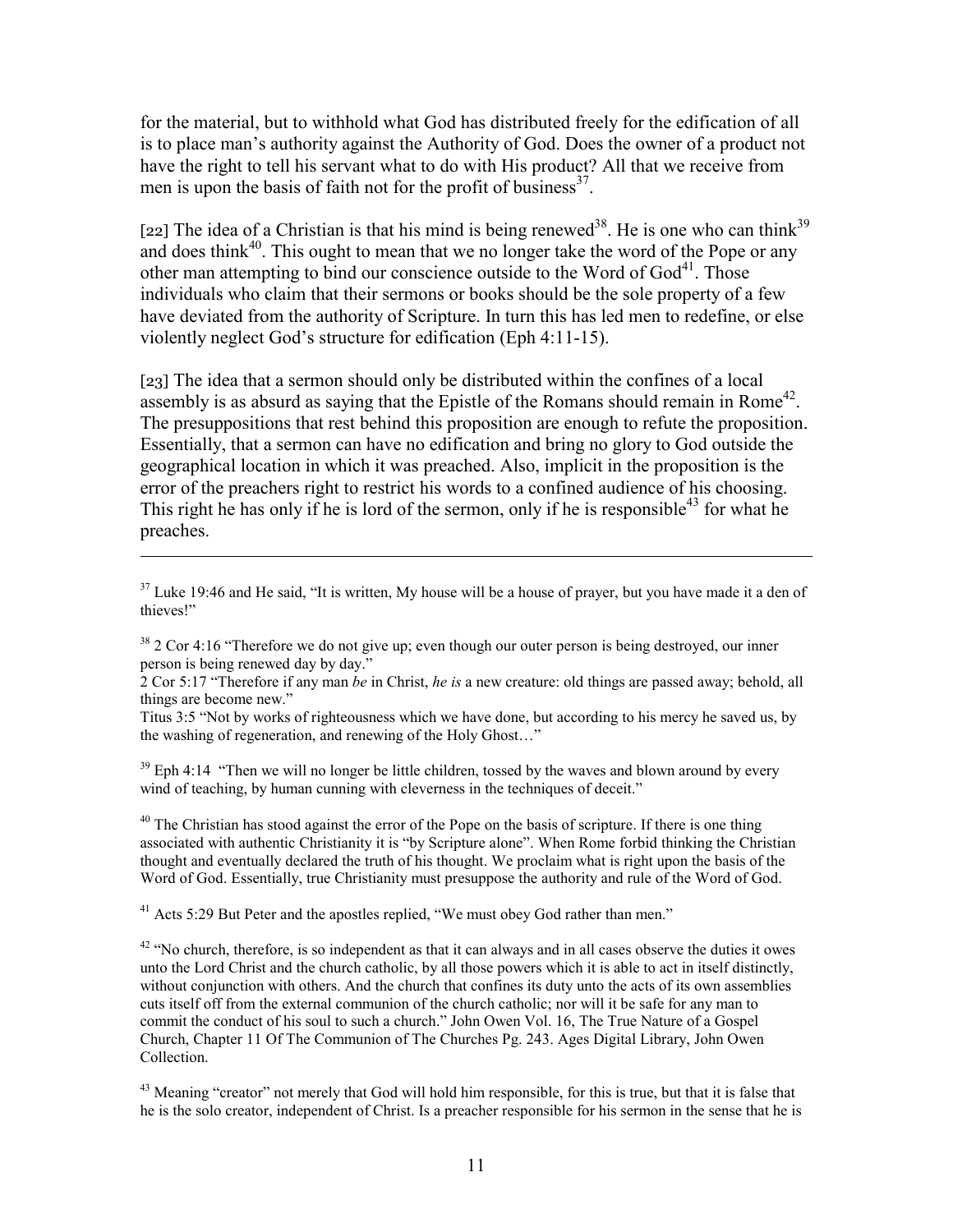[24] To deny men what is good for their soul is among the errors of the Pharisees and Sadducees<sup>44</sup>.

[25] If the Lord does not deny those who seek, if he gives to those that ask<sup>45</sup> then what right does the preacher have to withhold what is good?

[26] Does anything pertaining to theology belong to man? Certainly, in a very real sense we do not even own the paper and ink upon which we write. Can the content of a man's sermon therefore, belong to man if is true of God?

[27] Those who practice theological selfishness are in great error; for they cannot defend their actions by scripture because scripture cannot be bound<sup>46</sup> nor does scripture support a prejudice distribution of the gospel. To be able to selectively distribute that which is edifying or reserve it to a limit class is the work of God not the work of man. Woe to them who try to bind what cannot be bound; for such men will answer to the God that they refuse to obey. Indeed, those who are respecters of persons, distributing to some while denying others are guilty of  $\sin^{47}$ .

[28] When men seek to restrict what they preach to those that they know, even when those they know not desire to hear, they manifest the spoiled nature of a non-persecuted Christian. For in other lands where the gospel is not permitted to be spoken in the streets or in private, the preacher cannot get his message into the hands of enough that will listen. He is persecuted for sharing what is good. How then can men restrict what others are so desperately seeking to give? Are not both joined in the same cause<sup>48</sup>? The one is a

 $\overline{a}$ 

the author of it? Even if it is objected that the preacher has a right to restrict his message because he is responsible for it he must demonstrate why he already preached it to others. No preacher can be held accountable for being taken out of context, but if he willfully deceives his hearers he guilty. The fact that he is responsible for the message only further demonstrates that he must not restrict it. If it has been spoken to a congregation and the preacher learns later that it was false he is under obligation to refute himself from the pulpit- not simply withhold the message. There is no loophole or excuse here to justify the preacher's act of selfishness in withholding or distributing his sermons prejudicially.

<sup>44</sup> Acts 4:2-3 "…because they were provoked that they were teaching the people and proclaiming in the person of Jesus the resurrection from the dead. So they seized them and put them in custody until the next day, since it was already evening."

 Acts 4:17-18 "But so this does not spread any further among the people, let's threaten them against speaking to anyone in this name again." So they called for them and ordered them not to preach or teach at all in the name of Jesus."

 $45$  Matt 7:7-8 "Keep asking, and it will be given to you. Keep searching, and you will find. Keep knocking, and the door will be opened to you. <sup>8</sup> For everyone who asks receives, and the one who searches finds, and to the one who knocks, the door will be opened."

 $46$  2 Tim 2:9 "For this I suffer, to the point of being bound like a criminal; but God's message is not bound."

 $47$  James 2:8-9 "If you really carry out the royal law prescribed in Scripture, Love your neighbor as yourself, you are doing well. But if you show favoritism, you commit sin and are convicted by the law as transgressors." HCSB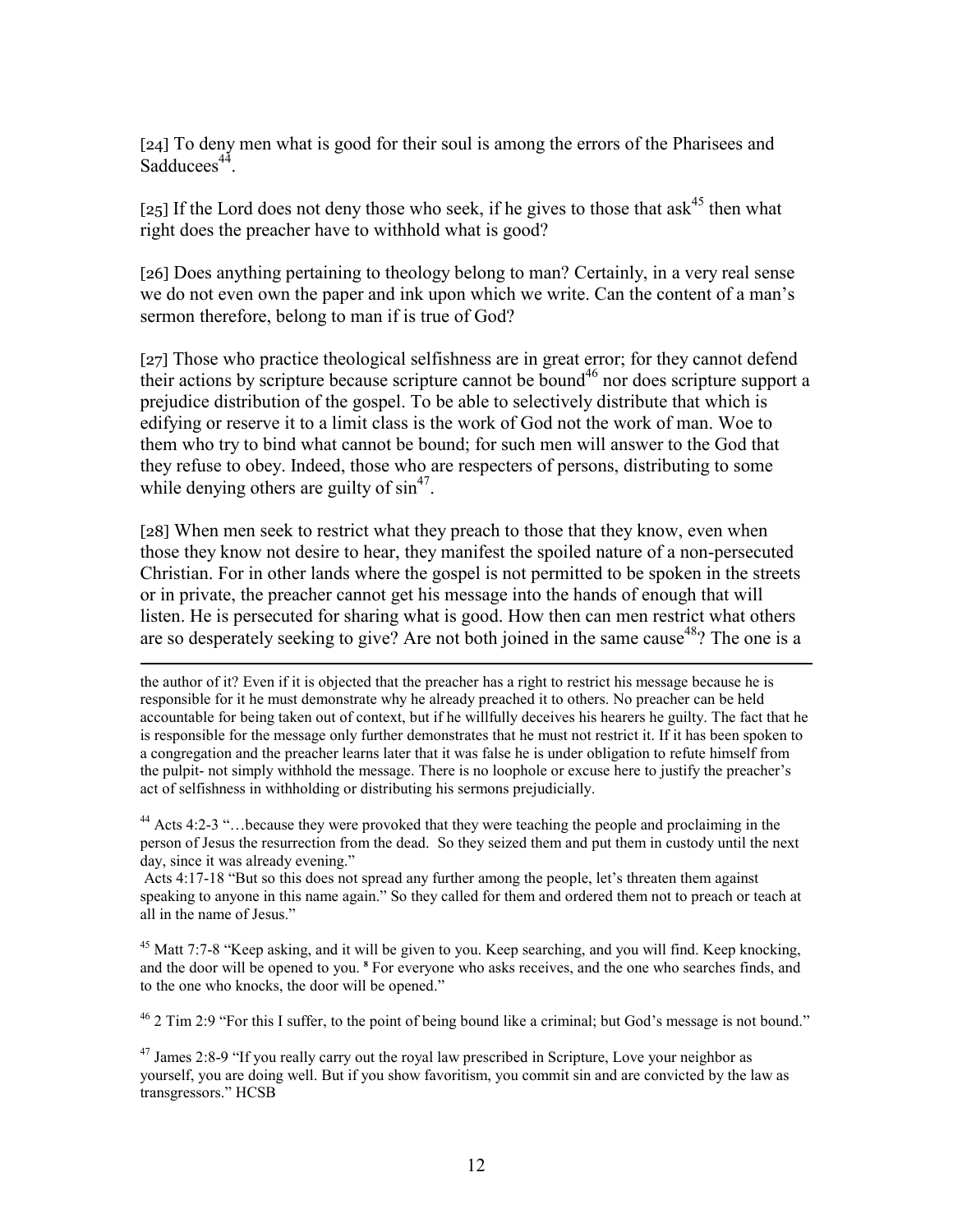spoiled theologian; selfishly burying knowledge,  $49$  while the other, knowing what he has received, knows that he must give.

[29] Just because the gospel only takes effect in the Elect<sup>50</sup> does not mean that its proclamation is limited to the  $Elect^{51}$ . That the effect of the gospel is the work of God does not mean that the restriction of the gospel is the work of man. Likewise, one cannot claim a similar argument for the distribution of spiritual gifts. Only God can restrict because only God is omniscient.

[30] While most preachers long to get the message out there are some who try to keep it in. Indeed, the idea is strange to those who desire to advance the Kingdom of God, but nonetheless such selfishness does exist. Preaching presupposes that it needs to be heard. If it did not why does one preach? Certainly, theological knowledge is not simply for private edification! The whole idea of preaching is to be heard is it not… to advance the Kingdom of God unto the glory of God? For a man to pick who *can hear* and who cannot, who can be edified and who cannot is to play God with one's sermon. How can Paul be "obligated" when others are private and isolated? $52$ 

[31] The strongest argument against those who restrict theological knowledge is the origin and nature of that knowledge. $53$  The Christian who has freely received theological

 $\overline{a}$ <sup>48</sup> Phil 1:18 "What does it matter? Just that in every way, whether out of false motives or true, Christ is proclaimed. And in this I rejoice."

 $^{49}$  Matt 25:18 "But the man who had received one talent went off, dug a hole in the ground, and hid his master's money." Note: the money belongs to the Master!

 $50$  John 10:27-29, "My sheep hear My voice, I know them, and they follow Me. I give them eternal life, and they will never perish—ever! No one will snatch them out of My hand. My Father, who has given them to Me, is greater than all. No one is able to snatch them out of the Father's hand."

 $<sup>51</sup>$  Mark 16:15 "Then He said to them, "Go into all the world and preach the gospel to the whole creation."</sup>  $52$  1 Cor 9:19 "For if I preach the gospel, I have no reason to boast, because an obligation is placed on me. And woe to me if I do not preach the gospel!"

 $53$  2 Cor 3:4-6 "We have this kind of confidence toward God through Christ:  $5$  not that we are competent in ourselves to consider anything as coming from ourselves, but our competence is from God. <sup>6</sup> He has made us competent to be ministers of a new covenant, not of the letter, but of the Spirit; for the letter kills, but the Spirit produces life."

Matt 16:17 "And Jesus responded, "Simon son of Jonah, you are blessed because flesh and blood did not reveal this to you, but My Father in heaven."

Ex 4:11 "The LORD said to him, "Who made the human mouth? Who makes him mute or deaf, seeing or blind? Is it not I, the LORD?"

Phil 2:13 "For it is God who is working in you, [enabling you] both to will and to act for His good purpose."

Jam 1:17 "Every generous act and every perfect gift is from above, coming down from the Father of lights; with Him there is no variation or shadow cast by turning."

Prov 16:1 "The reflections of the heart belong to man, but the answer of the tongue is from the LORD." Matthew Henry commenting on this Proverb: "As we read this, it teaches us a great truth, that we are not sufficient of ourselves to think or speak any thing of ourselves that is wise and good, but that all our sufficiency is of God, who is with the heart and with the mouth, and works in us both to will and to do."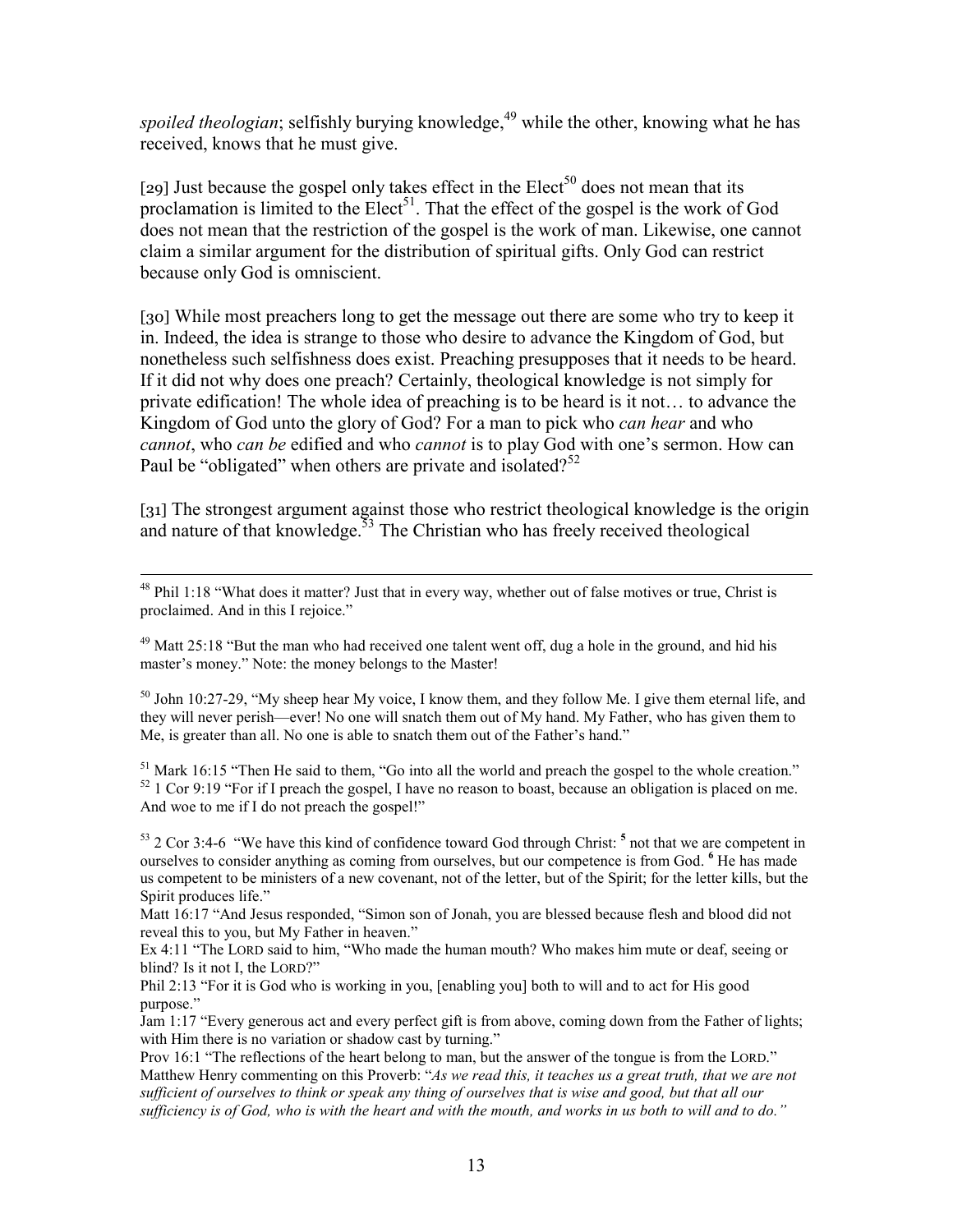knowledge should never withhold or restrict that knowledge unless God requires Him to do so. Indeed, the only requirement that can be placed on such knowledge is that one is willing to listen. Hence, our Master tells us not to cast pearls before swine<sup>54</sup> which implies that we should gladly give them to those who will listen. It is impossible for those who argue against the nature of the Word of  $God<sup>55</sup>$  to restrict the teaching of the Word of God. This must also be true in the case of the sermon; the reason is simple, the sermon is theological knowledge. Thus men that limit those who can hear, or those that cannot upon the basis of what they desire and not upon the basis of scripture betray the very nature of their theological knowledge. In this sense, they attempt to assert their own authority against God's Authority. If we are told to give freely then how can we not give at all?

[32] Edification<sup>56</sup> is a solid refutation against those who seek to withhold that which is good.

[33] Either the preacher's actions of withholding his sermons are righteous or they are sinful because "there is no such thing as neutrality in a moral universe"<sup>57</sup>.

[34] All men who name the name of Christ and possess the Spirit of God have a rightful place in the body of Christ.<sup>58</sup> Such men are gifted (by God) in order to further the Kingdom of God.<sup>59</sup> To bury one's gifts or deny them to other men who do not possess them is to invocate the stern rebuke of our Lord "Thou wicked and slothful servant" (Matt 25:26).

[35] We often consider Scripture authoritative until its authority conflicts with our desire. At this point the believer and non-believer take a different course  $60$ . The man of God will

Eph 4:11- "And He personally gave some to be apostles, some prophets, some evangelists, some pastors and teachers, for the training of the saints in the work of ministry, to build up the body of Christ, until we all reach unity in the faith and in the knowledge of God's Son."

<sup>54</sup> Matt 7:6 "Don't give what is holy to dogs or toss your pearls before pigs, or they will trample them with their feet, turn, and tear you to pieces."

<sup>55</sup> 2 Tim 2:9 "For this I suffer, to the point of being bound like a criminal; but God's message is not bound."

<sup>56</sup> The Greek word *oikodomē* means to "build up" and signifies one who promotes another's growth in Christian wisdom. See Thayer's Greek 3619.

<sup>57</sup> Quote pastor Tom Lyon.

 $\overline{a}$ 

<sup>58</sup> 1 Cor 12:21 "And the eye cannot say unto the hand, I have no need of thee: nor again the head to the feet, I have no need of you."

 $59$  "The wise Solomon says in Proverbs 11:26 "The people who withhold grain curse him. But there is a blessing on those who sell it." This verse speaks truly concerning all that can serve the common good or the well-being of Christendom. This is the reason the master in the gospel reprimands the unfaithful servant like a lazy scoundrel for having hidden and buried his money in the ground." From Martin Luther's Open Letter on Translating taken from the preface.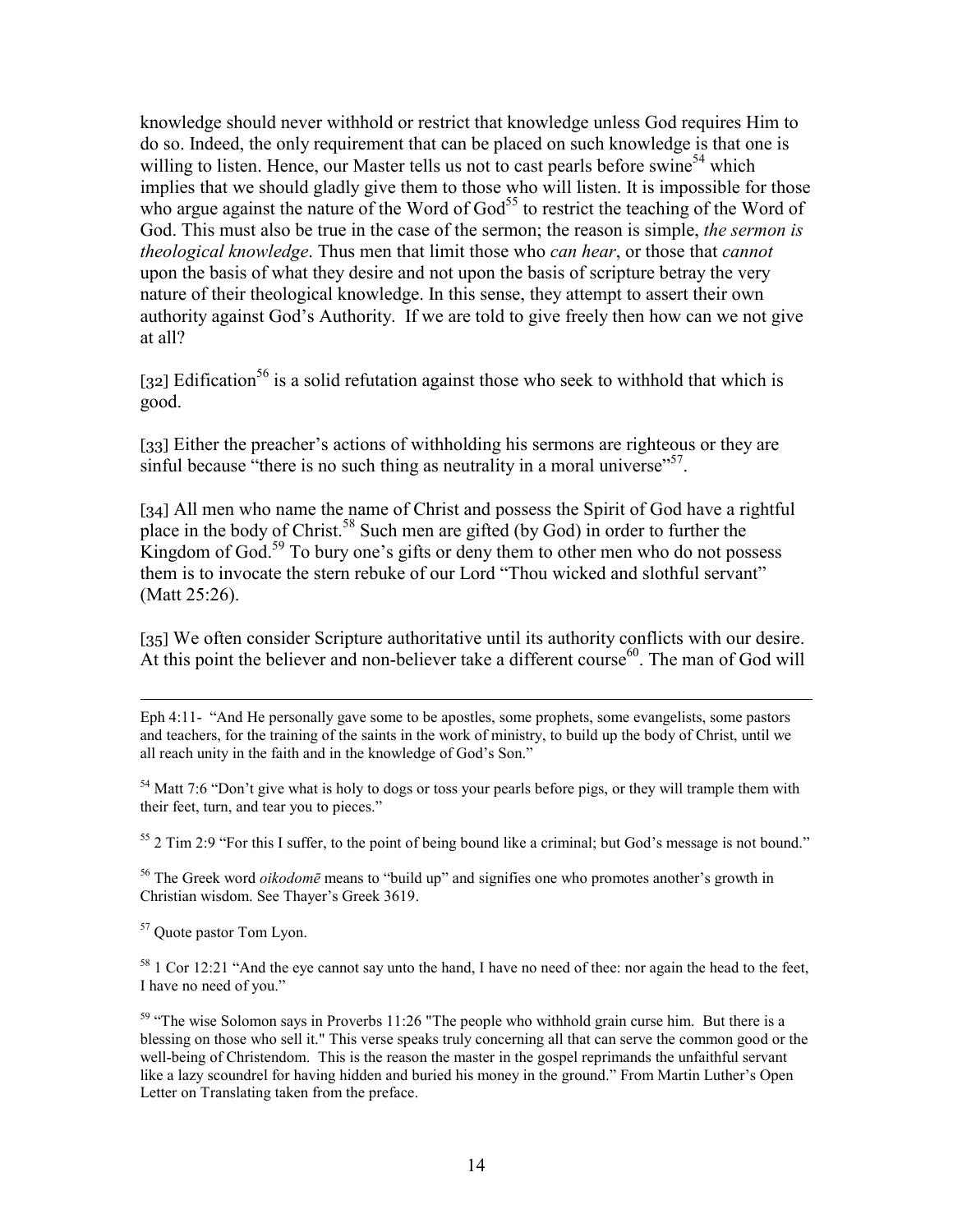resist, but he will also know the weight of resistance while the non-believer can resist without conflict of conscience.

[36] Those who attempt to limit the distribution of their sermons must demonstrate that their sermons do not contain the Word of God, and as such are not the right of men. Herein, the preacher seeks to define the content of his message and then demonstrate that this content is not the property of God. If there is any Biblical content in his message then the preacher has no right to restrict it. All true sermons belong to God just as all truth is from God. Given this irrefutable fact, the preacher has no right to withhold what he preaches unless God tells him to withhold it. Whatever the Master tells His servant to do with the goods that He has given, the servant must do it because the goods belong to his Master.<sup>61</sup>

[37] We will push the logic further, not only do theological propositions belong to God, but every proposition belongs to God. The cautious thinker will demand to know how God can be responsible for an evil thought? To assume that God can be held accountable is a theological fallacy. He cannot steal what he owns and there is no one above Him to call Him to account<sup>62</sup>. The answer is that God is not responsible for "evil thoughts" man is responsible because he is the actor while God is the author<sup>63</sup>. God's confrontation is the reason for man's responsibility and without this confrontation there can be no responsibility<sup>64</sup>. To suppose that only those who are "free" can be responsible is a grave and black error. Nothing moves by chance in a universe that is mastered by Sovereignty. What man calls evil God calls good and what God calls evil man calls good<sup>65</sup>.

[38] One might appeal to a lack of finance or the impossibility of time as a valid reason for rejecting requests for sermons. However, one must be careful not to assume that making a copy of a sermon, which contains the content and teaching of Scripture, is a waste of time or a non-Biblical task<sup>66</sup>. Fatal is the assumption that such work is not God's

 $^{60}$  Rom 10:16-18 "But all did not obey the gospel...(18) But I ask, "Did they not hear?" Yes, they did..."

<sup>61</sup> Matt 25:14 "…He called his own slaves and turned over his possessions to them." Matt 25:27 "...And when I returned I would have received my money back with interest."

 $62$  Job 9:12 If He snatches [something], who can stop Him? Who can ask Him, "What are You doing?"<sup>[1]</sup> Dan 4:35 All the inhabitants of the earth are counted as nothing, and He does what He wants with the army of heaven and the inhabitants of the earth. There is no one who can hold back His hand or say to Him, "What have You done?"

<sup>63</sup> Pastor Tom Lyon taken from his series on Predestination.

 $\overline{a}$ 

<sup>64</sup> See Gordon Clark on "God and Evil: The Problem Solved" published by the Trinity Foundation.

 $65$  Gen 50:20 You planned evil against me; God planned it for good to bring about the present result—the survival of many people.

<sup>66</sup> 1 Cor 15:58 "Therefore, my dear brothers, be steadfast, immovable, always excelling in the Lord's work, knowing that your labor in the Lord is not in vain."

Heb 6:10-12 "For God is not unjust; He will not forget your work and the love you showed for His name when you served the saints—and you continue to serve them. Now we want each of you to demonstrate the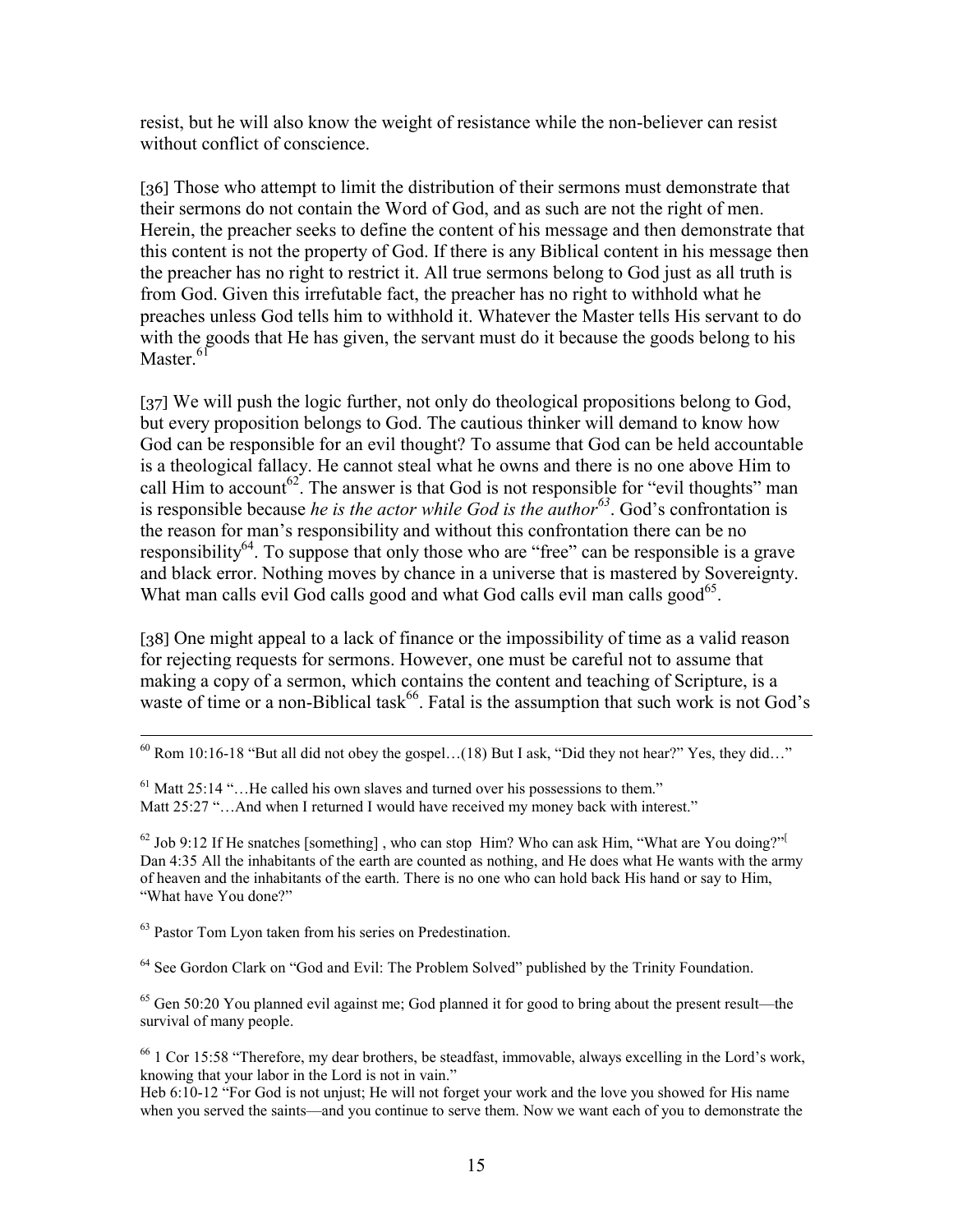work<sup>67</sup>. Also, we ought to have a legitimate reason for not distributing sermons to men who ask. Refusing to make a copy of a sermon because one would rather distract themselves with worldly amusements is not a Biblical reason for refusing to copy a sermon. Further, the problem might be resolved by allowing the one desiring to hear the message to borrow the message so he can make his own copy. If the financial strain is overbearing then charge the price needed to supply the material. Lack of money is not an excuse to withhold a copy of a sermon; if the student will pay for the materials then no objection can remain.

[39] One asks for a sermon: we might accurately equate this with asking for a spiritual piece of bread<sup>68</sup>. Certainly, it is not a crime to request what promotes holiness? Those who treat a man asking for spiritual things as if he asked for sensual things treat him contrary to the nature of his request. This is not the way Christians ought to treat one another. What right can a Christian have for withholding what is good from his brother $69$ ? We should detest the evil and give the good<sup>70</sup>.

[40] It is always fatal to claim the work of God to be the work of man. But such is the nature of theological fallacies.

[41] Did not Rome, that serpent of old, restrict the reading of the Word of God? Upon the authority that Rome did this is the same authority upon which a preacher might select his audience for his sermon.

same diligence for the final realization of your hope, so that you won't become lazy, but imitators of those who inherit the promises through faith and perseverance." Also Gal 6:9, Rom 14:23.

 $67$  Mark 9:41 "And whoever gives you a cup of water to drink because of My name, since you belong to the Messiah— I assure you: He will never lose his reward."

Rom 15:2, Eph 4:12 "for the training of the saints in the work of ministry, to build up the body of Christ.."

 $68$  Matt 25:37-40 Then the righteous will answer Him, 'Lord, when did we see You hungry and feed You, or thirsty and give You something to drink? When did we see You a stranger and take You in, or without clothes and clothe You? When did we see You sick, or in prison, and visit You?' "And the King will answer them, 'I assure you: Whatever you did for one of the least of these brothers of Mine, you did for Me.'

John 4:32 "But He said, "I have food to eat that you don't know about."

 $\overline{a}$ 

John 6:27 "Don't work for the food that perishes but for the food that lasts for eternal life…"

 1Cor 2:13 "We also speak these things, not in words taught by human wisdom, but in those taught by the Spirit, explaining spiritual things to spiritual people."

 $^{69}$  Matt 25:41-45 Then He will also say to those on the left, 'Depart from Me, you who are cursed, into the eternal fire prepared for the Devil and his angels! For I was hungry and you gave Me nothing to eat; I was thirsty and you gave Me nothing to drink; I was a stranger and you didn't take Me in; I was naked and you didn't clothe Me, sick and in prison and you didn't take care of Me.' "Then they too will answer, 'Lord, when did we see You hungry, or thirsty, or a stranger, or without clothes, or sick, or in prison, and not help You?' "Then He will answer them, 'I assure you: Whatever you did not do for one of the least of these, you did not do for Me either.'

Gal 6:10 "Therefore, as we have opportunity, we must work for the good of all, especially for those who belong to the household of faith."

 $70$  Rom 12:9 "Love must be without hypocrisy. Detest evil; cling to what is good."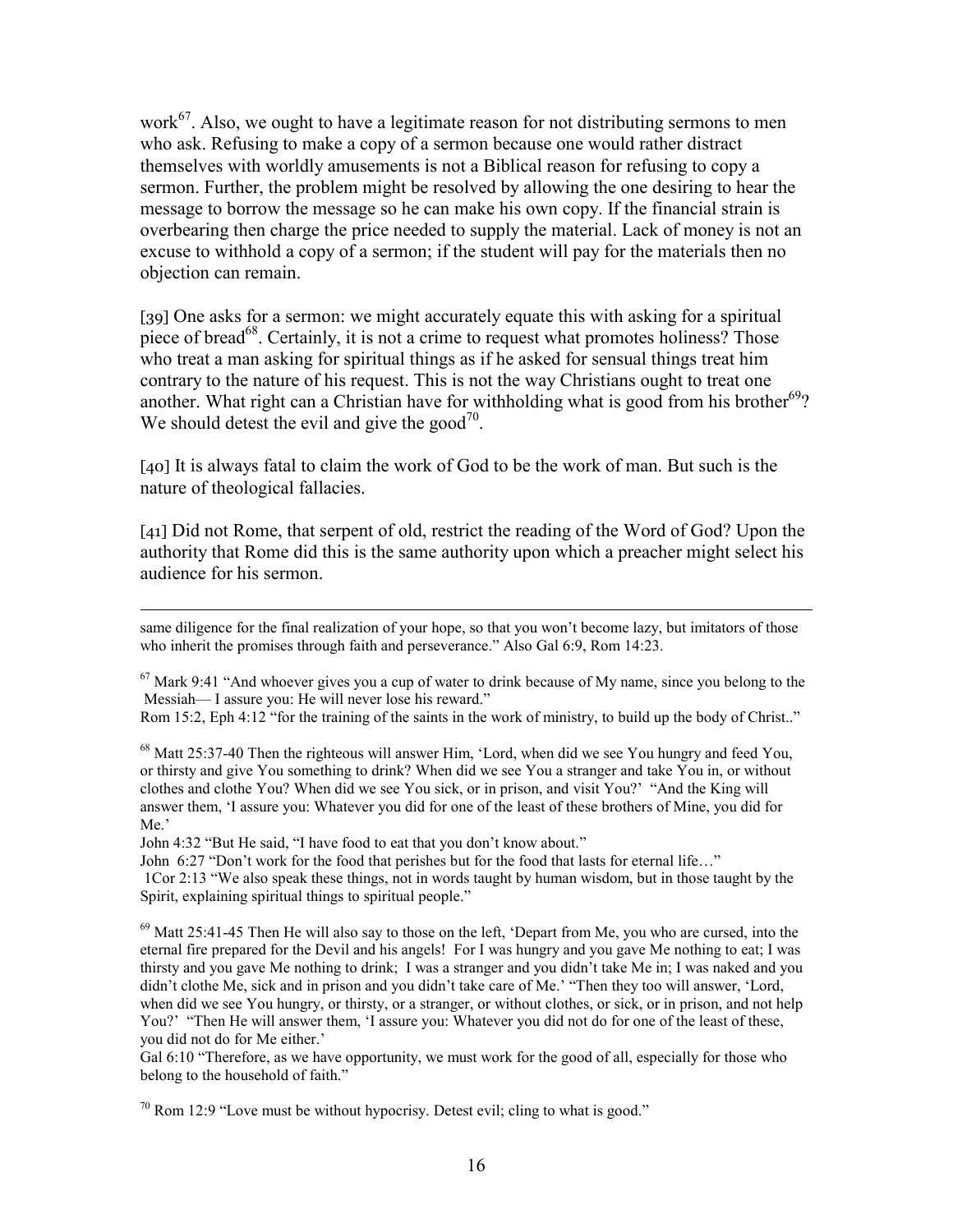[42] The idea that a sermon does not constitute the "*light*" of which Christ spoke, and therefore "should be" placed under a bushel is in direct contradiction to the Word of God<sup>71</sup>. God emphatically declares that we are to let our light shine before men<sup>72</sup>. Either a sermon is a manifestation of light or it is a form of darkness and should not be heard at all. On the other hand, if it is something that has been given to man by  $God^{73}$ , if it is something that leads to the edification of the local body then who is man to assume that it would not lead to the edification of those outside the local body? Such an idea constitutes a restriction on the Sovereignty, Power and Authority of God. Essentially, one must know as God knows in order to comprehend the effect of a Biblical proposition as it relates to edification. Hence, the preacher cannot say, "there is no need for you to receive a copy of my sermon because you will not be edified by it"- or "you will be edified better by something else". Such a man claims to know what only God can know. Those who pretend that they know who God will edify and who He will not edify expect us to believe that they are omniscient.

[43] The Bible says that the Word of God is not bound<sup>74</sup>. In restricting a sermon one attempts to restrict the reception of the Word of God,<sup>75</sup> this is a violation of the great commission<sup>76</sup>. Preaching must be defined if one will defend their right to restrict it. This means that the preacher must systematically prove that what he preaches is not the Word of God or the Gospel. The reason for this is quite simple; the Word of God is not bound

 $\overline{a}$ 

 $^{73}$  1 Cor 12:7 "A manifestation of the Spirit is given to each person to produce what is beneficial..."

 $74$  2 Tim 2:9 For this I suffer, to the point of being bound like a criminal; but God's message is not bound.

 $71$  Matt 5:15-16 No one lights a lamp and puts it under a basket, but rather on a lamp stand, and it gives light for all who are in the house. In the same way, let your light shine before men, so that they may see your good works and give glory to your Father in heaven. Also, Luke 8:16, 11:33, Phil 2:15 Rom 10:14 How then shall they call on him in whom they have not believed? and how shall they believe in him of whom they have not heard? and how shall they hear without a preacher?

Titus 1:3 But hath in due times manifested his word through preaching, which is committed unto me according to the commandment of God our Saviour.

 $72$  Matt 5:16 "In the same way, let your light shine before men, so that they may see your good works and give glory to your Father in heaven."

<sup>&</sup>quot;Jesus proceeded here to show them that the very reason why they were enlightened was, that others might also see the light, and be benefited by it. When men light a candle, they do not conceal the light, but place it where it may be of use. So it is with religion. It is given that we may benefit others. It is not to be concealed, but suffered to show itself, and to shed light on a surrounding wicked world." —Barnes' Notes on the New Testament Matt 5:15

<sup>&</sup>quot;They must shine as lights by their good preaching. The knowledge they have, they must communicate for the good of others; not put it under a bushel, but spread it. The talent must not be buried in a napkin, but traded with. The disciples of Christ must not muffle themselves up in privacy and obscurity, under pretence of contemplation, modesty, or selfpreservation, but, as they have received the gift, must minister the same…"—Matthew Henry, Notes on Matt 5:13-16

<sup>&</sup>lt;sup>75</sup> Heb 13:7 "Remember your leaders who have spoken *God's word* to you. As you carefully observe the outcome of their lives, imitate their faith."

 $76$  Mark 16:15 Then He said to them, "Go into all the world and preach the gospel to the whole creation. Also, Luke 14:23, Acts 1:8, Rom 16:26, Eph 2:17,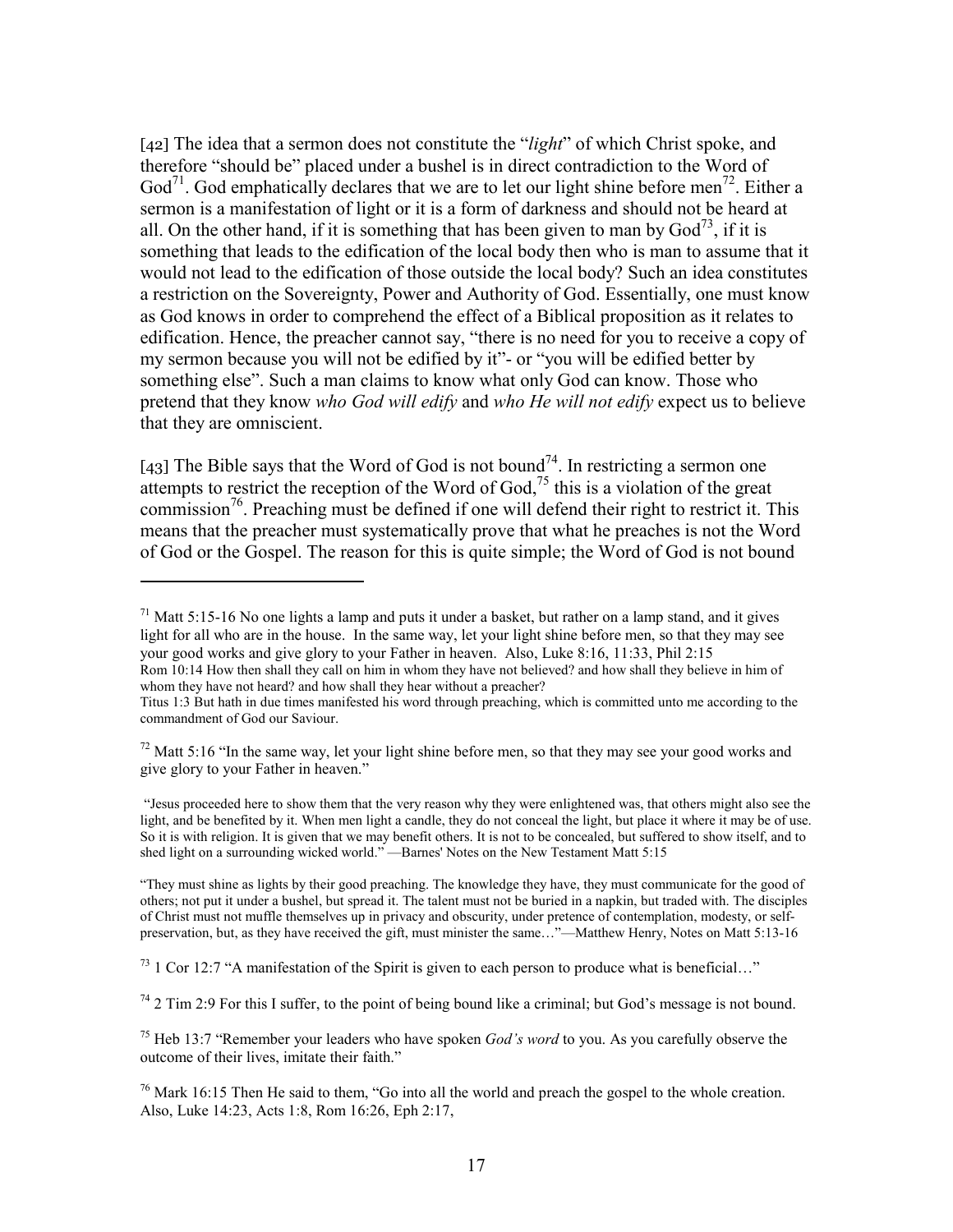by the selfishness of men. For the Gospel does not belong exclusively to one man, but has been given to all men that are able to hear it. Christians should not partake in the errors of humanisms. The non-believer will only distribute his work if the interested party can meet the finical qualifications- the believer ought to distribute his work even if the interested party cannot meet the financial qualifications. Where the non-believer refuses to give glory to God for his thought the believer should always recognize God as the foundation of his thought. What God has freely given to the Christian- the Christian is under obligation to freely give (Matt 10:8).

[44] Must we be reminded that we are Christians not conformists to the doctrines and commandments of men.<sup>77</sup> The Christian either finds it to be true according to Scripture or it cannot be true at all.<sup>78</sup>

[45] In so far as a sermon is synonymous or associated with the Gospel it is the right of men<sup>79</sup>. The idea is, as many as will listen will have the right to hear- not only those in a particular congregation. Further, if we have rights in the pew why do we have no rights outside the pew? The preacher will let us listen, but he will not give us a copy of what he preached…

[46] Individuals who practice and teach theological selfishness practice and teach what is not found in the Word of God.

[47] Those who practice 'theological selfishness' (against the edification of other men) attempt to hanker to themselves some form of superior knowledge. This might be traced back to the error of Gnosticism<sup>80</sup>. They are guilty of not understanding the doctrine of edification nor the purpose and reason for spiritual gifts<sup>81</sup>. Such *theological selfishness* amounts to the idea that those who profess to have knowledge have some form of superior knowledge.

[48] Acts 13:7-8<sup>82</sup>: This is a picture of the way the unregenerate try to suppress or prohibit the Word of God. The ministers were more than willing to expound the gospel; it was the

 $77$  Mark 7:8-9 Disregarding the command of God, you keep the tradition of men." He also said to them, "You completely invalidate God's command in order to maintain your tradition! Acts 5:29 But Peter and the apostles replied, "We must obey God rather than men."

 $78$  Acts 17:11 "The people here were more open-minded than those in Thessalonica, since they welcomed the message with eagerness and examined the Scriptures daily to see if these things were so."

 $79$  Even the most particular Christian thinker should not object to what is meant; For the Gospel is the right of the Elect and because we do not know the Elect we preach it to all.

<sup>&</sup>lt;sup>80</sup> For a most excellent article on the topic see "International Standard Bible Encyclopedia, heading-Gnosticism by John Rutherfurd"

 $81$  Eph 4:12-13 "for the training of the saints in the work of ministry, to build up the body of Christ,  $13$  until we all reach unity in the faith and in the knowledge of God's Son, [growing] into a mature man with a stature measured by Christ's fullness."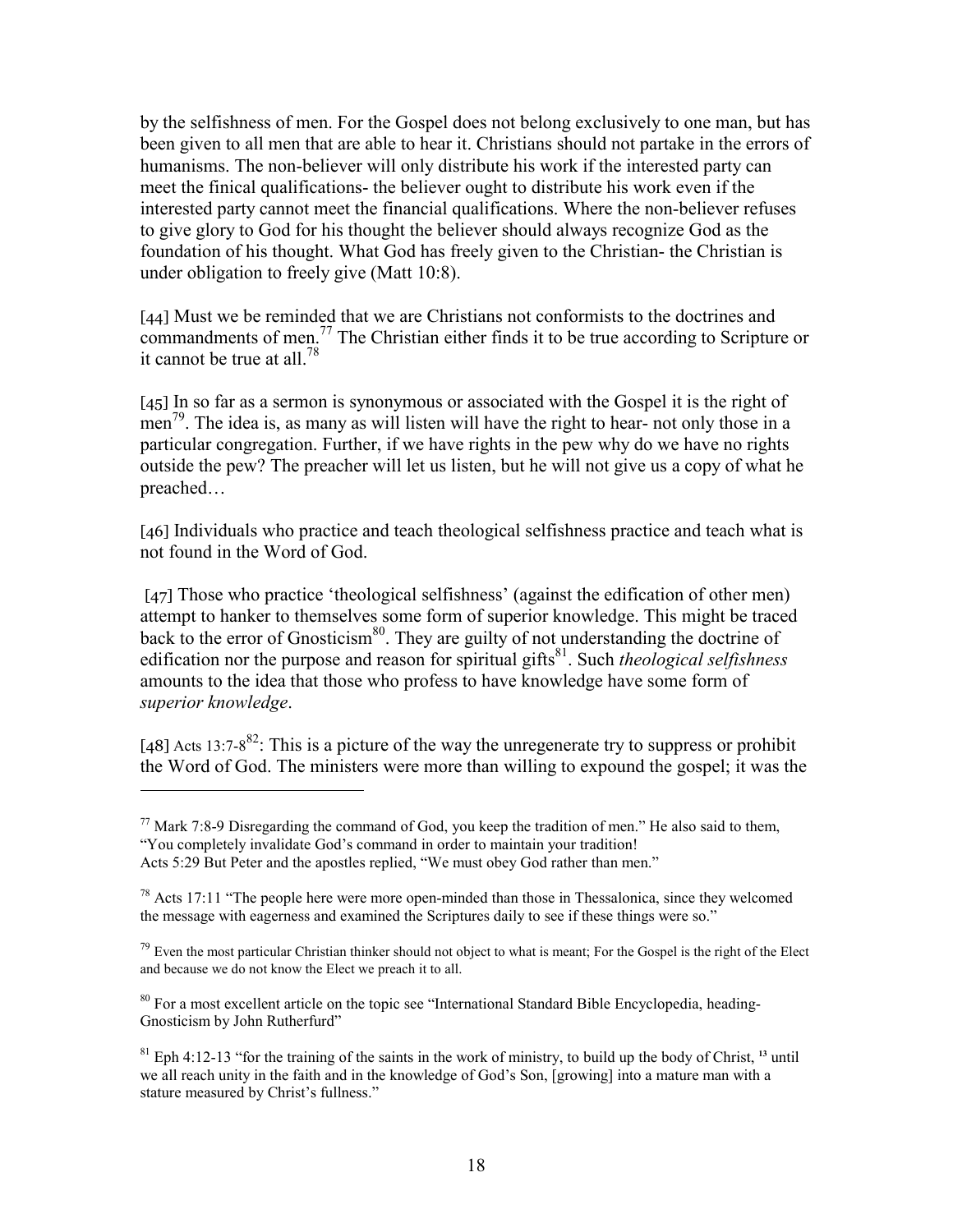non-believing sorcerer who discouraged it. Likewise, what can be said about those who discourage the distribution of godly material? Is not such an act of suppression consistent with the actions of non-believers  $83\frac{1}{2}$ 

[49] Heb 13:7 "Remember your leaders who have spoken God's word to you. As you carefully observe the outcome of their lives, imitate their faith." What is the preacher preaching if not the Word of God? If he indeed, speaks the Word of God then it cannot be bound. Further, if his sermons are not filled with "the Word of God" then should one "imitate", "observe" or "remember" let alone consider such a man a "leader"?

[50] 1 Corinthians 6:1-8<sup>84</sup> The logical conclusion of the text will not allow one to go to law with another believer especially over issues regarding spiritual gifts. Suppose a man should be offended that his sermons where distributed to a large number of people, how could he make a legitimate case before God that this distribution was sinful or illegal?<sup>85</sup> Such a man would find no justification before God- in God's court he could not petition. This is because of the nature of the content in his sermon. The Christian has nothing that he did not receive, further he is one conscious of this reality. Hence, he cannot appeal to the court of law. And more importantly, he should be able to resolve the matter by considering the nature of the content he is trying to restrict. The exhortation presupposes the ability of the saints to discern the verdict. This we can do guided by the Word of God; For it alone should define the nature of the content we whish to restrict. If the distribution of edifying material should cause a dispute in the heart of the one trying to restrict it, the

 $\overline{a}$ 

 $83$  Acts 4:2-3 "because they were provoked that they were teaching the people and proclaiming in the person of Jesus the resurrection from the dead. So they seized them and put them in custody until the next day, since it was already evening."

Acts 4:17-18 But so this does not spread any further among the people, let's threaten them against speaking to anyone in this name again." <sup>18</sup> So they called for them and ordered them not to preach or teach at all in the name of Jesus.

<sup>84</sup> 1 Cor 6:1-8 "Does any of you who has a complaint against someone dare go to law before the unrighteous, and not before the saints? Or do you not know that the saints will judge the world? And if the world is judged by you, are you unworthy to judge the smallest cases? Do you not know that we will judge angels—not to speak of things pertaining to this life? So if you have cases pertaining to this life, do you select those who have no standing in the church to judge? I say this to your shame! Can it be that there is not one person among you who will be able to arbitrate between his brothers? Instead, brother goes to law against brother, and that before unbelievers! Therefore, it is already a total defeat for you that you have lawsuits against one another. Why not rather put up with injustice? Why not rather be cheated? Instead, you act unjustly and cheat—and this to brothers!"

<sup>85</sup> Phil 1:18 "Just that in every way, whether out of false motives or true, Christ is proclaimed. And in this I rejoice. Yes, and I will rejoice."

Luke 6:30 "Give to everyone who asks from you, and from one who takes away your things, don't ask for them back." Also, Matt 10:8.

 $82$  "When they had gone through the whole island as far as Paphos, they came across a sorcerer, a Jewish false prophet named Bar-Jesus. He was with the proconsul, Sergius Paulus, an intelligent man. This man summoned Barnabas and Saul and desired to hear God's message. But Elymas, the sorcerer, which is how his name is translated, opposed them and tried to turn the proconsul away from the faith." (HCSB) Further, if the exegetical refutation should arise claming that "Sergius Paulus" was not authentically sincere it would side step the point. Such would be nothing more than a logical fallacy- Red Herring. The point is that the non-believer tried to prevent God's message from being received. Likewise, what can be said for those who refuse to share theological knowledge with those who ask?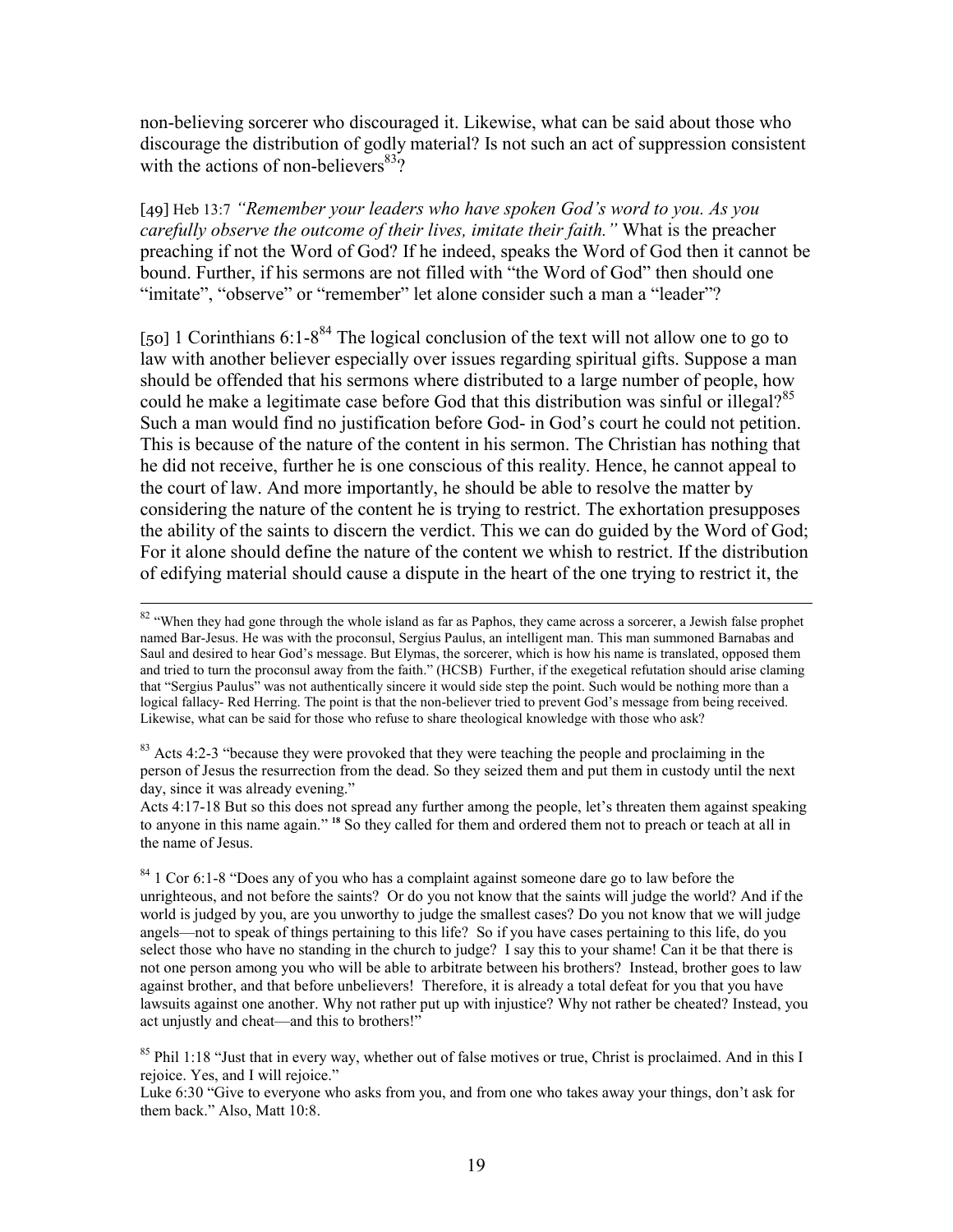complainant will not have the option of taking the matter to court. Rather, because the complainant cannot legitimately restrict his content (from the Word of God) he cannot restrict it at all and is in the wrong to insist that others must do what scripture does not teach. Essentially, it is wrong to demand the restriction of that which God has not restricted. Into this dark chamber we must not proceed. It is evident that our verse is stated in context because Paul speaks of the saints judging the "smallest matters". This would include the distribution of sermons.

[51] All men do for the Church and the Kingdom upon the basis of gifts and grace<sup>86</sup>. If we write a book it is only because we have been given a spiritual gift. Further, there is a reason for the distribution of these gifts. God is working through men for the edification of His Church. Would any man leave his bride in ignorance or fail to instruct her? How much worse if we fail to instruct the Bride of  $Christ?$ <sup>87</sup> For what God gives he gives for the edification of all<sup>88</sup>. Those who will refute the proposition must refute the Word of God.

[52] One ought to always seek the interest of the body of Christ- to fail to seek this interest is to be seeking another interest<sup>89</sup>. In most cases, as issues pertain to copyrights the author is seeking some form of temporal gain for himself $90$ . This is in direct contradiction to the Christian life as we are to seek those things, which are above;  $91$  to store up treasure in heaven were moss and rust does not corrupt<sup>92</sup>. Those seeking to be

<sup>86</sup> 1 Cor 12:7 "A manifestation of the Spirit is given to each person to produce what is beneficial…" 1 Peter 4:9-11 "Be hospitable to one another without complaining. Based on the gift they have received, everyone should use it to serve others, as good managers of the varied grace of God. If anyone speaks, [his speech should be] like the oracles of God; if anyone serves, [his service should be] from the strength God provides, so that in everything God may be glorified through Jesus Christ. To Him belong the glory and the power forever and ever. Amen."

 $87$  John 21:17 "He asked him the third time, "Simon, son of John, do you love Me?" Peter was grieved that He asked him the third time, "Do you love Me?" He said, "Lord, You know everything! You know that I love You." "Feed My sheep," Jesus said."

<sup>&</sup>lt;sup>88</sup> 1Cor 12:7 "A manifestation of the Spirit is given to each person to produce what is beneficial." 1Peter 4:10 "Based on the gift they have received, everyone should use it to serve others, as good managers of the varied grace of God."

<sup>&</sup>lt;sup>89</sup> Matt 6:33 But seek first the kingdom of God and His righteousness, and all these things will be provided for you.

Matt 12:30 Anyone who is not with Me is against Me, and anyone who does not gather with Me scatters.

 $90$  Matt 6:24 No one can be a slave of two masters, since either he will hate one and love the other, or be devoted to one and despise the other. You cannot be slaves of God and of money.

At the same time one must protect the integrity of what they write or speak, but this is not a money issue.

 $91$  Col 3:1 So if you have been raised with the Messiah, seek what is above, where the Messiah is, seated at the right hand of God.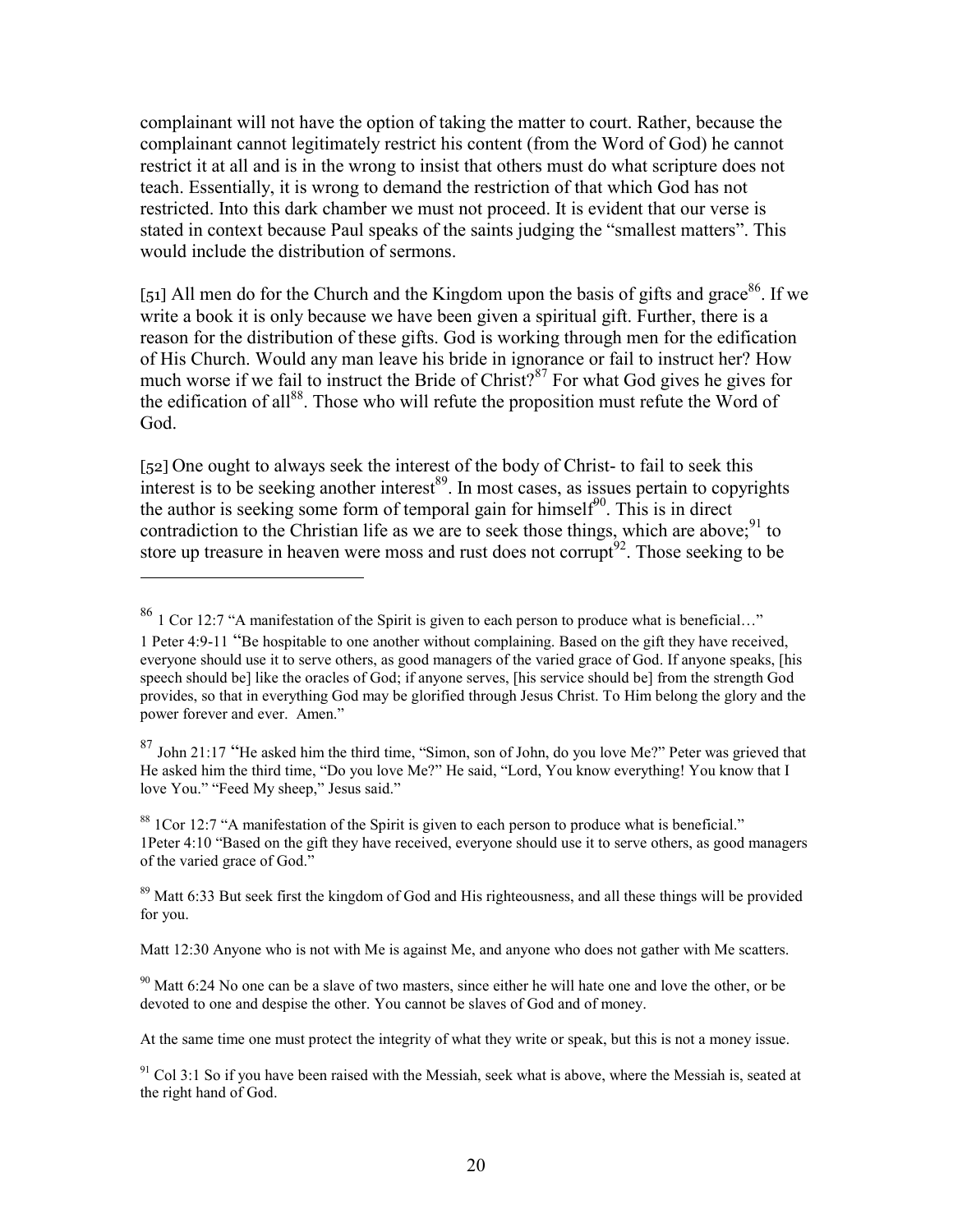great among men forget that Jesus said those who will be first shall be last and those who are last shall be first $^{53}$ .

[53] Let no man be so foolish as to claim that the minister is not worthy of reaping material sustenance.<sup>94</sup> Certainly, such an argument is vain-going against the full fabric of scripture<sup>95</sup>. The minister should be ministered to in a material way, but a minister should never preach for material gain. We preach for the advancement of the Kingdom of Heaven and if God sees fit to provide for our material needs then so be it<sup>96</sup>.

[54] What we are after is the refutation of those who pervert the gospel or attempt to restrict the administration of its message. In no way should our zeal for justice turn against the Word of God. If we are told that the minister of Christ has a right to reap materially then we should not deny this proposition<sup>97</sup>. However, what we do deny is that the preacher is responsible for what he preaches or that God has given it to him for his own profit $^{98}$ .

[55] Parable of the talents: "the man who had received one talent went off, dug a hole in the ground, and hid his master's money." Jesus said, Thou wicked and slothful servant because he buried what God gave. I say that withholding a sermon is like withholding light! It is like burying one's talent ... not letting one's light shine before men. If a sermon is true then it is wrong to believe that men will not be edified or that God will not be glorified by letting others listen.

[56] James 2:9 "But if you show favoritism, you commit sin and are convicted by the law as transgressors." Any man who is a Christian and is guilty of showing favoritism ought to be convicted upon reading the text. It is only those who do not take the Word of God seriously that would not be affected in their conscience by it. Favoritism is refuted in us as soon as we hear the Word of God speak against  $it^{99}$ . For the non-believer scripture has no authority, and no power,  $100$  but for the believer it is the only Authority and Power.  $101$ 

 $\overline{a}$  $92$  Matt 6:20 But collect for yourselves treasures in heaven, where neither moth nor rust destroys, and where thieves don't break in and steal.

 $93$  Mark 9:35 Sitting down, He called the Twelve and said to them, If anyone wants to be first, he must be last of all and servant of all.

 $941$  Cor 9:11-12 If we have sown spiritual things for you, is it too much if we reap material things from you? If others share this authority over you, don't we even more?

 $95$  Gal 6:6 The one who is taught the message must share his goods with the teacher. Also, Rom 15:27, 1 Cor 9:5-14, 1 Tim 5:17-18

 $96$  Gal 2:20 "The life I now live in the flesh, I live by faith in the Son of God, who loved me and gave Himself for me."

 $97$  1Cor 9:14 "In the same way, the Lord has commanded that those who preach the gospel should earn their living by the gospel."

 $98 \,$  1 Tim 6:5 ...who imagine that godliness is a way to material gain.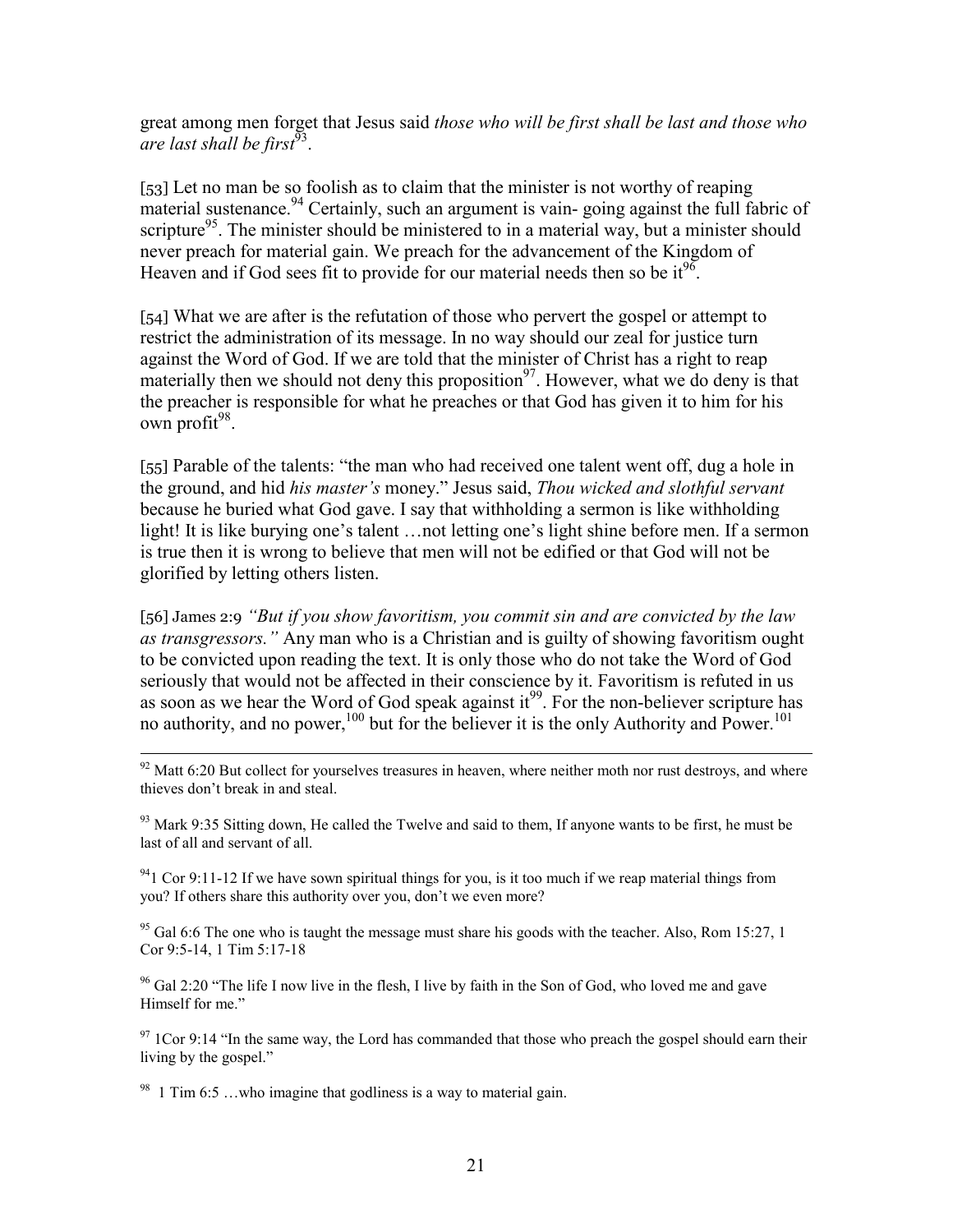[57] If a preacher has been edified by the sermons of other men then what right does he have to deny his sermons to other men? All men are edified by each other just as all men are contingent upon the Spirit of God. This we know to be true because it is how the Church is edified. What if all men privatized their knowledge? How would the body be edified? For what God gives one man he gives for the edification of all. That which is given, cannot justly be restricted, when God gave it to be administered. Those who deduct theological knowledge seek to withhold what God has given without the authority of God. Such men attempt to stifle progress by hoarding knowledge for their own theological gain. The logical outworking of such madness is that men attempt to tell Christ how to edify His Church, acting as though, their gifts can be dispersed or denied without the sanction of God.

[58] Can hypocrisy ever be plainer, then when a man benefits from the gifts of others but refuses to let those that will benefit from him partake of his gifts? "You will not learn from me as I have learned from others" is the proposition behind the action of the selfish theologian, "all for me and none for you." Even though such men might not profess to possess better or more accurate theological knowledge, they act as though they do- and yet, they will not share this knowledge with others who need it. If you have refuted errors in your sermons and then refuse to distribute your sermons to those that ask, are you not withholding that which is good? All men must stand and account not only for what they "know" but what they did with what they knew $102$ . Once upon a time the Pope stood as

<sup>100</sup> 2 Tim 3:5 ...holding to the form of religion but denying its power. Avoid these people!

 $\overline{a}$ 

<sup>101</sup> Heb 4:12-13 "For the word of God is living and effective and sharper than any two-edged sword, penetrating as far as to divide soul, spirit, joints, and marrow; it is a judge of the ideas and thoughts of the heart. <sup>13</sup> No creature is hidden from Him, but all things are naked and exposed to the eyes of Him to whom we must give an account."

Luther's statement at the Diet of Worms: "Unless I am convicted of error by the testimony of Scripture or (since I put no trust in the unsupported authority of Pope or councils, since it is plain that they have often erred and often contradicted themselves) by manifest reasoning, I stand convicted by the Scriptures to which I have appealed, and my conscience is taken captive by God's word, I cannot and will not recant anything, for to act against our conscience is neither safe for us, nor open to us." The translation is from H.C. Bettenson, Documents of the Christian Church 1903

<sup>102</sup> Ecc 12:14 "For God will bring every act to judgment, including every hidden thing, whether good or evil."

Matt 12:36 "I tell you that on the day of judgment people will have to account for every careless word they speak."

Luke 12:47-48 "And that slave who knew his master's will and didn't prepare himself or do it will be severely beaten. But the one who did not know and did things deserving of blows will be beaten lightly. Much will be required of everyone who has been given much. And even more will be expected of the one who has been entrusted with more."

 $99$  Lev 19:15 "You must not act unjustly when rendering judgment. Do not be partial to the poor or give preference to the rich; judge your neighbor fairly."

James 2:1 "My brothers, hold your faith in our glorious Lord Jesus Christ without showing favoritism." 1Tim 5:21 "I solemnly charge you, before God and Christ Jesus and the elect angels, to observe these things without prejudice, doing nothing out of favoritism."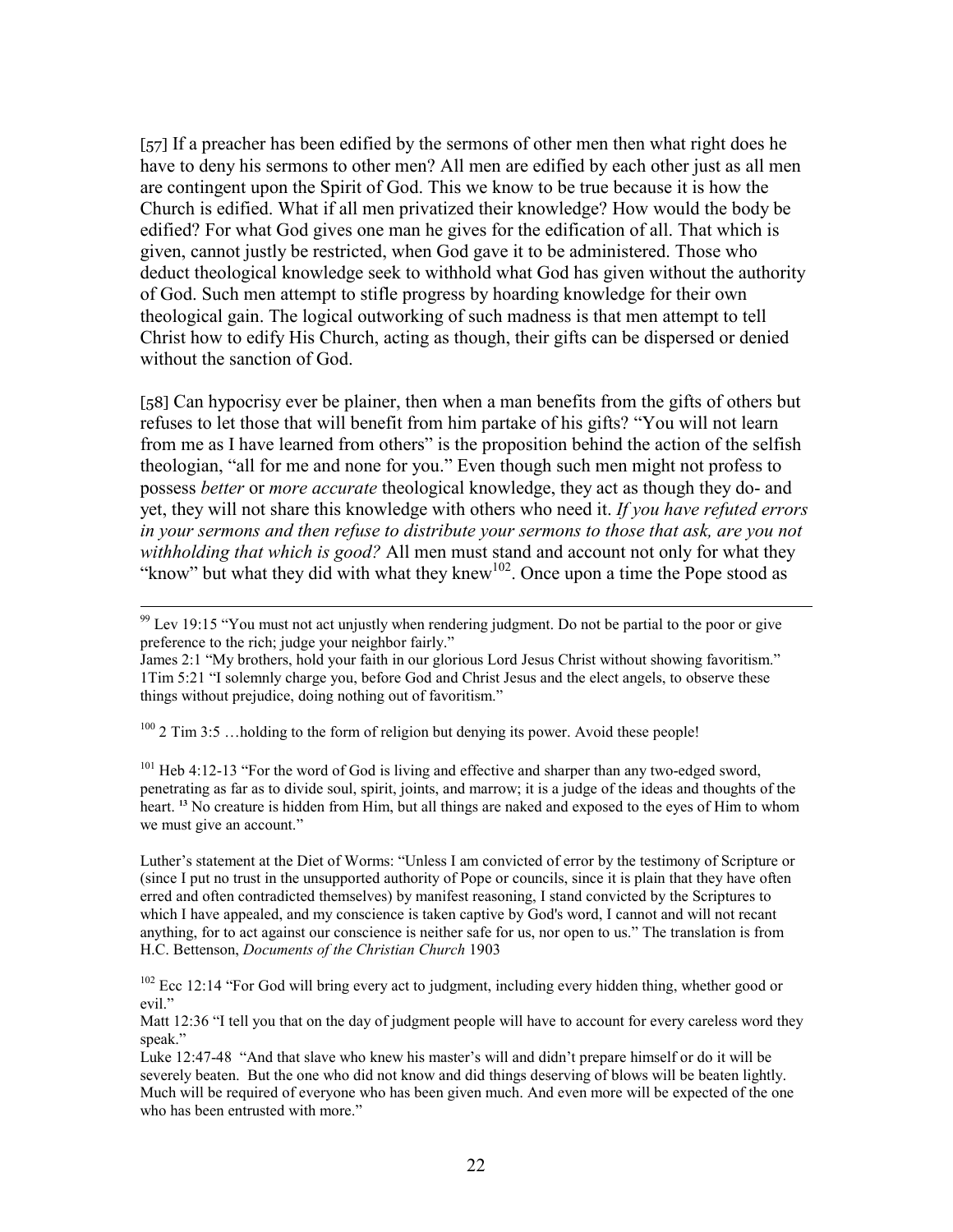Lord over the people and many bishops and monks refused to go against his error. In this they help to promote his evil. Will not such men, knowing far better than the Pope, still be called to account for what they knew?<sup>103</sup> If I can see error then am I not obligated to forsake it and fight against it?<sup>104</sup> Herein, it is no different for those in congregations with authoritarian Lords that demand obedience to the doctrines of men. My dear sir, you may petition all you desire, but I will not obey if it is not from the Word of God! Your selfishness permits you to restrict your sermons to the confines of the assembly in which you preach; well the Word of God bids me to work for the Kingdom of God. Thus, as a solider of Jesus Christ I withstand your human decree and withhold nothing that might lead to the edification of my brother and the glorification of my God.<sup>105</sup>

[59] Nothing more needs to be said after we mention the word *edification*<sup>106</sup> and establish the fact that a sermon is a legitimate medium for edification. This alone presupposes a holy obligation. When the law says to "love thy neighbor as thyself" (Lev 19:18) it does not allow for the restriction of theological knowledge. It will always be impossible to love one's neighbor without sharing one's theology. This is true because theological knowledge is the most important thing we possess next to the indwelling of the Holy Spirit<sup>107</sup>. Thus to withhold theological knowledge from those that ask is to withstand the commandment of Christ<sup>108</sup>. How can we say we love if we do not share with our neighbor the thing that is most important to him? $109$ 

 $\overline{a}$ 

<sup>106</sup> The word *oykodomay* (Strongs 3619) in the NT is used metaphorically [the act of one who promotes another's growth in Christian wisdom, piety, holiness, happiness—Thayer's Greek-English Lexicon] as it literally means, " to build a home". See Vines entry for Edification.

 $107$  John 14:17 "He is the Spirit of truth. The world is unable to receive Him because it doesn't see Him or know Him. But you do know Him, because He remains with you and will be in you."

<sup>108</sup> Matt 5:42 "Give to the one who asks you, and don't turn away from the one who wants to borrow from you."

<sup>109</sup> Rom 1:11 "For I want very much to see you, that I may impart to you some spiritual gift to strengthen you."

 $103$  James 4:17 "So, for the person who knows to do good and doesn't do it, it is a sin."

 $104$  Eph 5:11Don't participate in the fruitless works of darkness, but instead, expose them.

 $105$  "No one in Christendom has authority to do injury, or to forbid the resisting of injury. There is no authority in the Church save edification. Therefore, if the pope were to use his authority to prevent the calling of a free council, and thus became a hindrance to the edification of the Church, we should have regard neither for him nor for his authority; and if he were to hurl his bans and thunderbolts, we should despise his conduct as that of a madman, and relying on God, hurl back the ban on him, and coerce him as best we could. For this presumptuous authority of his is nothing; he has no such authority, and he is quickly overthrown by a text of Scripture; for Paul says to the Corinthians, II Corinthians 10:8 "God has given us authority not for the destruction, but for the edification of Christendom." Who is ready to overleap this text? It is only the power of the devil and of Antichrist which resists the things that serve for the edification of Christendom; it is, therefore, in no wise to be obeyed, but is to be opposed with life and goods and all our strength." Martin Luther, The Three Walls of the Romanists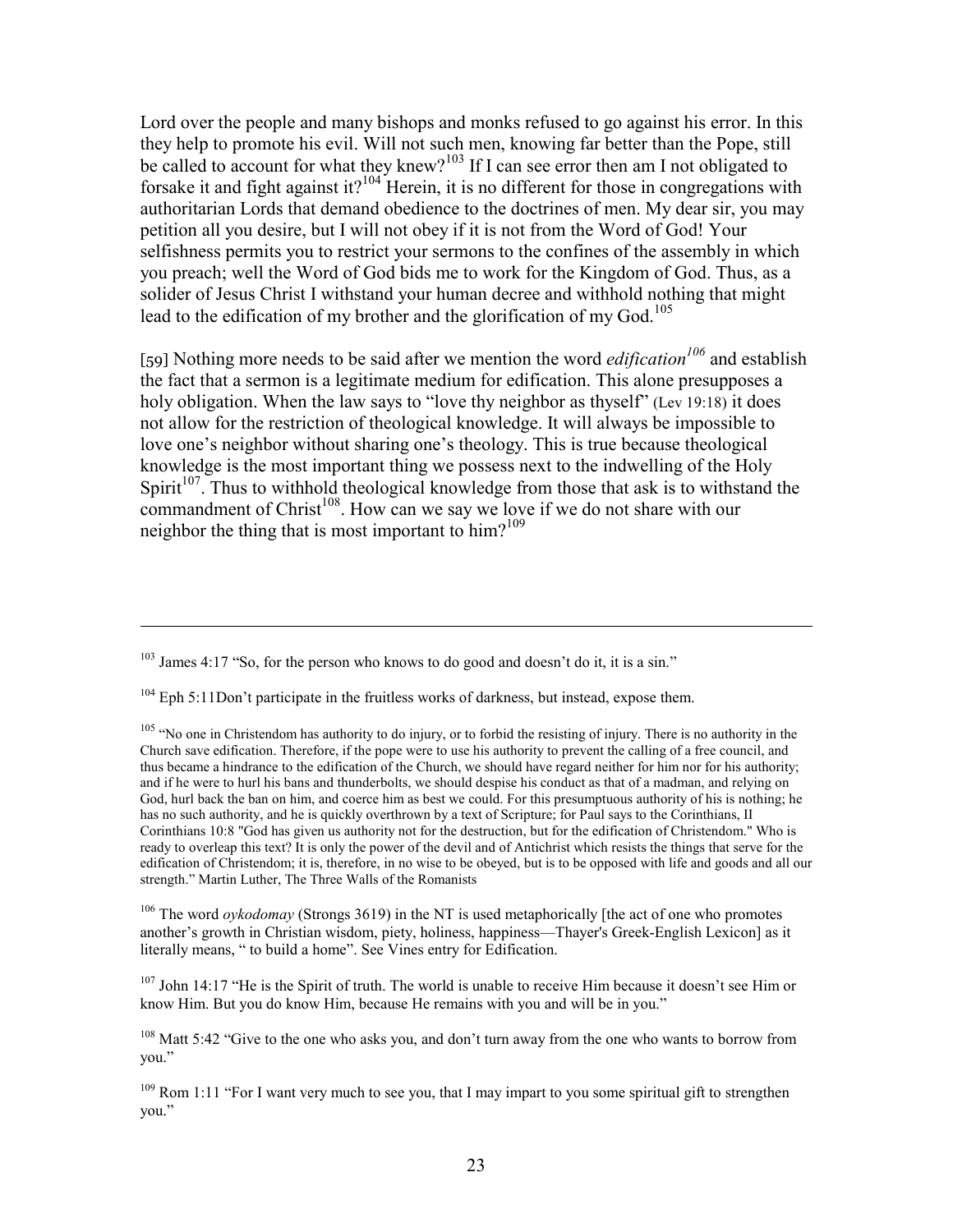[60] The selfish theologian: while denying men gifts he has received from God, utilizes gifts that other men have received from God, and this he does outside the precinct of his own congregation.

[61] A man only needs to ask a few questions before he knows whether or not he should listen to a sermon. 1) Does it contain truth from the Word of God and 2) Does it inspire holiness upon the basis of the Word of God? If it has these two qualities then it will not fail to bring glory to God. That such sermons should be made available to all who will listen is evident from the nature and content in the sermon. To restrict truth is to restrict edification.

[62] Eph 3:1-2<sup>110</sup> Here we have a proposition that hints at the reason why the teacher obtains theological knowledge, here we are told why Paul was given the ability to teach the Word of God. Can it be any different for the preacher? Theological knowledge is not simply for the preacher's own edification, but for those who hear  $\text{him}^{111}$ . We argue that such knowledge is not confined or isolated to one local assembly… for if this was the case it would constitute another wall of hostility that Christ already abolished.<sup>112</sup> Even though the context of unity in Ephesians 2 is not specifically referring to withholding knowledge I think it can still be applied or extrapolated from the text without doing violence to the text or any other portion of Holy Scripture.<sup>113</sup> The reason for this is that God makes no discrimination; a professing Christian is a professing Christian<sup>114</sup>. The

<sup>110</sup> Eph 3:1-2 For this reason, I, Paul, the prisoner of Christ Jesus on behalf of you Gentiles— you have heard, haven't you, about the administration of God's grace that He gave to me for you?

 $111$  1Cor 10:33 "just as I also try to please all people in all things, not seeking my own profit, but the profit of many, that they may be saved."

Eph 4:12-13 "... for the training of the saints in the work of ministry, to build up the body of Christ, <sup>13</sup> until we all reach unity in the faith and in the knowledge of God's Son…"

<sup>&</sup>lt;sup>112</sup> Eph 2:11-22 So then, remember that at one time you were Gentiles in the flesh—called "the uncircumcised" by those called "the circumcised," done by hand in the flesh. At that time you were without the Messiah, excluded from the citizenship of Israel, and foreigners to the covenants of the promise, with no hope and without God in the world. But now in Christ Jesus, you who were far away have been brought near by the blood of the Messiah. For He is our peace, who made both groups one and tore down the dividing wall of hostility. In His flesh, He did away with the law of the commandments in regulations, so that He might create in Himself one new man from the two, resulting in peace. [He did this so] that He might reconcile both to God in one body through the cross and put the hostility to death by it. When [Christ] came, He proclaimed the good news of peace to you who were far away and peace to those who were near. For through Him we both have access by one Spirit to the Father. So then you are no longer foreigners and strangers, but fellow citizens with the saints, and members of God's household, built on the foundation of the apostles and prophets, with Christ Jesus Himself as the cornerstone. The whole building is being fitted together in Him and is growing into a holy sanctuary in the Lord, in whom you also are being built together for God's dwelling in the Spirit.

<sup>&</sup>lt;sup>113</sup> At one point in time the passage assures us that knowledge was withheld as the Gentiles where "excluded", but that now "we both have access by one Spirit to the Father." Upon this basis do men still have a right to "exclude" or isolate knowledge?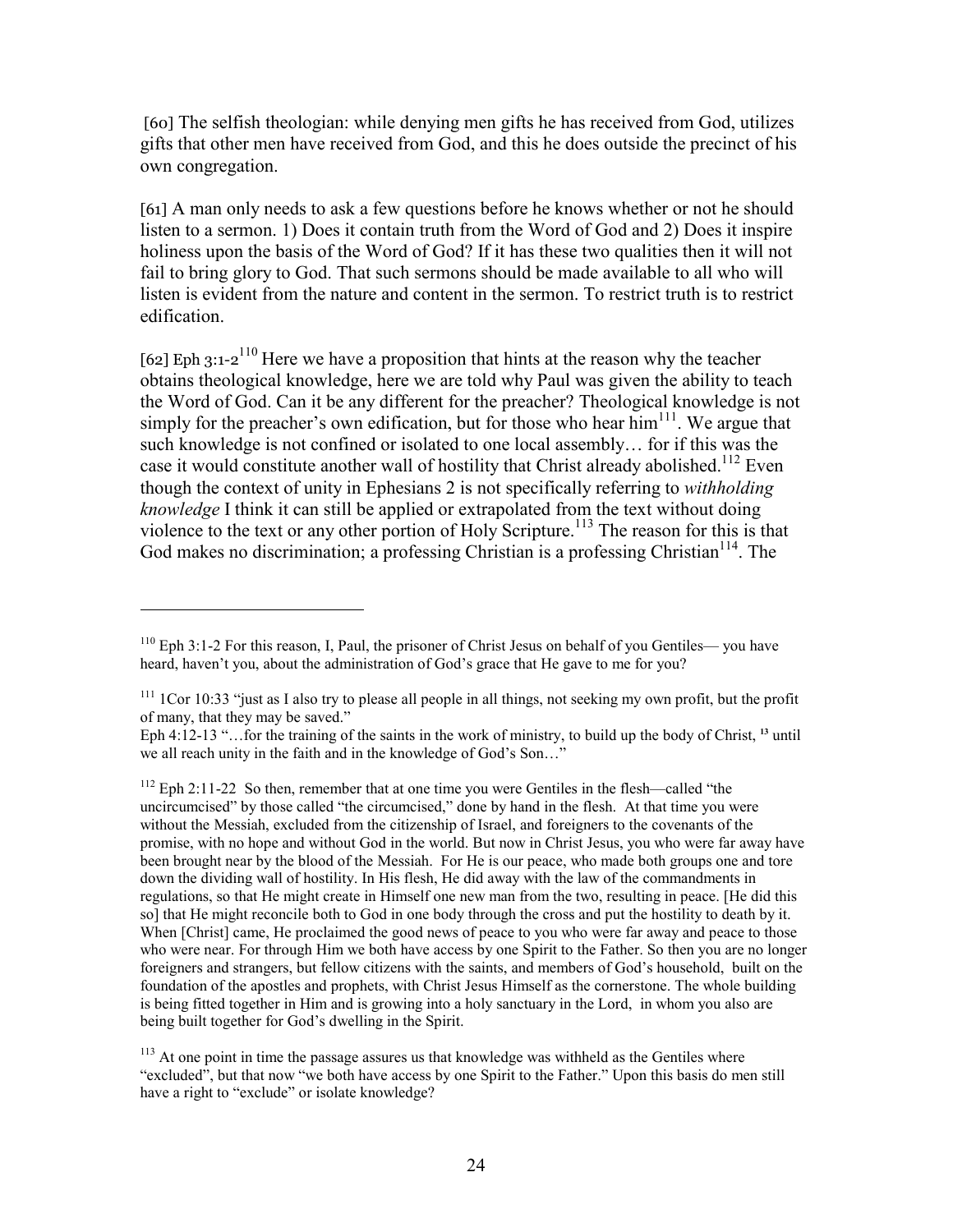administration of Grace is given for the benefit of all that belong to Christ …for those that have the Spirit of God.<sup>115</sup> Edification transcends the boundaries of the *local body* so that if we ask another believer for a sermon he should rejoice to given it. We have clear propositions in scripture that tell us the source of the preacher's knowledge as well as the reason for his knowledge.<sup>116</sup> What a preacher knows is not based upon his own knowledge.<sup>117</sup> Thus all who will hear the preacher have a right to hear him and should not be denied.

[63] The error of a preacher in taking credit for the message he preaches has the ability to cause disorder and division- this is because those who take credit for the message they preach often do what they want with it instead of what God wills for it.<sup>118</sup> "Did the word of God originate from you, or did it come to you only?" [1Cor 14:36]- this is the same type of elitism a preacher practices when he will not share his gifts with others. He essentially believes that the Word of God originated from him, belongs to him alone and is his to do with as he pleases, but those who know scripture know better for Christ alone is Lord of the sermon.<sup>119</sup>

Rom 8:9 "You, however, are not in the flesh, but in the Spirit, since the Spirit of God lives in you. But if anyone does not have the Spirit of Christ, he does not belong to Him." Does this text not imply that if one does have the Spirit then they do belong to Christ?

2 John 1:7 Many deceivers have gone out into the world; they do not confess the coming of Jesus Christ in the flesh. This is the deceiver and the antichrist.

1 Cor 12:3 Therefore I am informing you that no one speaking by the Spirit of God says, "Jesus is cursed," and no one can say, "Jesus is Lord," except by the Holy Spirit.

 $116$  1 Peter 4:9 "Be hospitable to one another without complaining. Based on the gift they have received, everyone should use it to serve others, as good managers of the varied grace of God.

Acts 17:28 "For in Him we live and move and exist…"

 $\overline{a}$ <sup>114</sup> "...Since no class of men are ever endowed with the power of discriminating with absolute accuracy the genuineness of Christian characteristics, it necessarily follows that a credible profession, as presumptive evidence of real religion, constitutes a person a member of the visible Church... Every such profession is ground for the presumption that the person is a member of the true Church, and consequently constitutes him a member of the visible Church, and lays an obligation upon all other Christians to regard and treat him accordingly." A. A. Hodge The Confession of Faith pg. 313 published by Banner of Truth

<sup>&</sup>lt;sup>115</sup> 1 John 4:2 This is how you know the Spirit of God: Every spirit who confesses that Jesus Christ has come in the flesh is from God. Also, 1 John 5:1, 5:5

Col 1:28 "We proclaim Him, warning and teaching everyone with all wisdom, so that we may present everyone mature in Christ."

<sup>2</sup>Cor 3:4-6 "We have this kind of confidence toward God through Christ: <sup>5</sup> not that we are competent in ourselves to consider anything as coming from ourselves, but our competence is from God. <sup>6</sup> He has made us competent to be ministers of a new covenant..."

<sup>&</sup>lt;sup>117</sup> 2 Cor 3:4-6 We have this kind of confidence toward God through Christ: not that we are competent in ourselves to consider anything as coming from ourselves, but our competence is from God. He has made us competent to be ministers of a new covenant, not of the letter, but of the Spirit; for the letter kills, but the Spirit produces life.

<sup>&</sup>lt;sup>118</sup> See 1 Cor 14 complete Chapter. This is the case when the preacher not only takes credit for his sermon, but also when he refuses to distribute his sermon.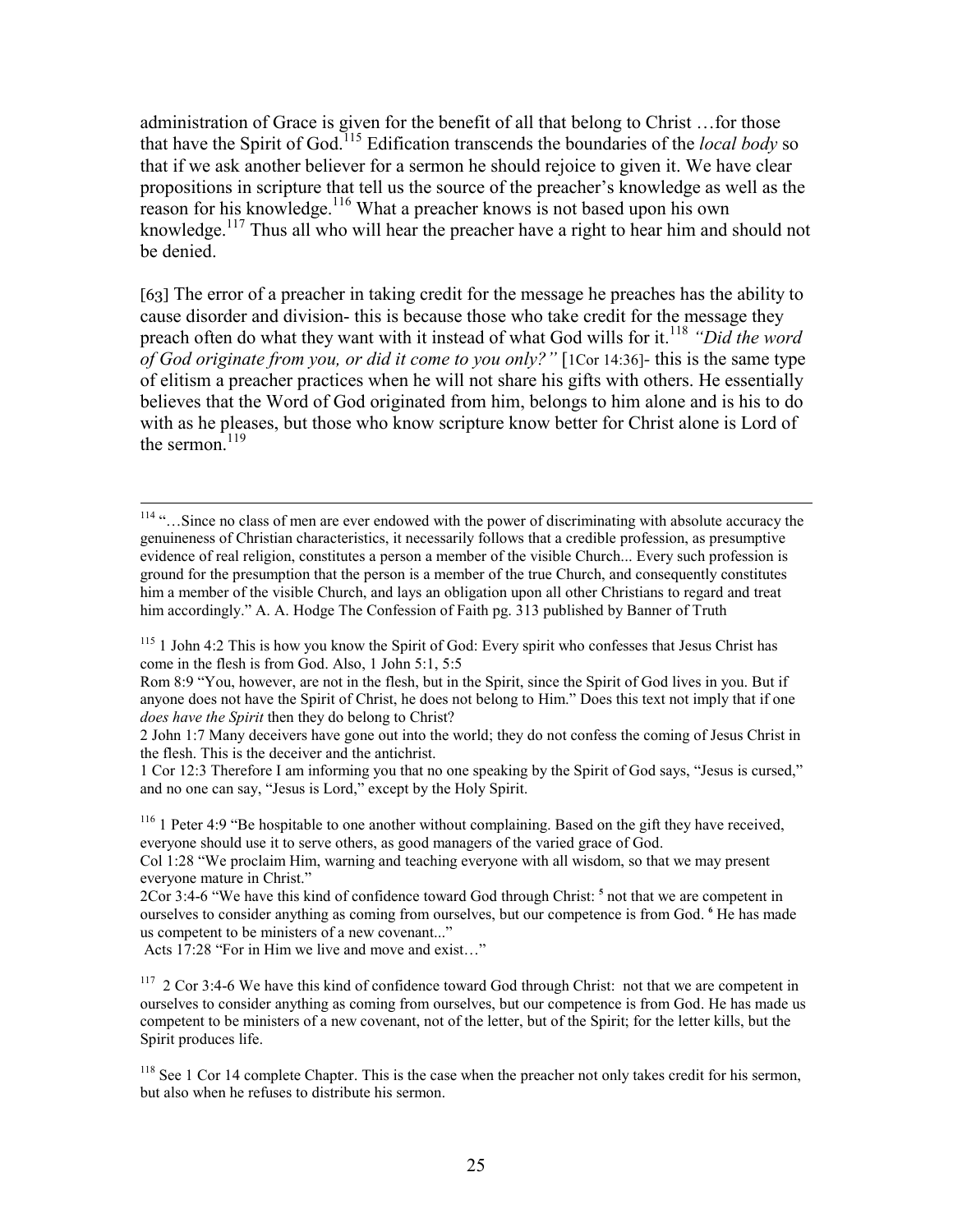[64] It is wrong to judge a man divisive<sup>120</sup> because he asks us for something spiritual  $\ldots$ he asks us for a form of that meat which does not perish<sup>121</sup>so that he may draw closer to his Lord and receive edification. How fallacious to interpret this simple and commendable request as a contentious and perverted request, as if the one asking has wronged the one in possession. The response is counterfactual to the request. Do I now become your enemy because I ask you for the truth?<sup>122</sup> Who is in the wrong, he who withholds the good or he who asks for the good?

[65] James 2:16 If a brother or sister is without clothes and lacks daily food, and one of you says to them, "Go in peace, keep warm, and eat well," but you don't give them what the body needs, what good is it? The question is a stern rebuke to those who attempt to withhold spiritual good from those in need. We might posit the notion of an A fortiori<sup>123</sup> argument. For if the lesser is commanded how much more the greater? The Lord will have us withholding nothing that is good from our brothers; those who think He will must demonstrate it from scripture.

 [66] A dangerous doctrine is manifest by contemplating the issue of withholding sermons. It is the idea of the supremacy of the local body above the Kingdom of God. There is no recognition of the Church catholic. Such a doctrine leads to isolationism and sectarianism. Essentially, if we may only know believers because they are part of a physical body then we inevitably promote division and discourage unity. We ought to give place to all men who profess faith in Christ, exalt God's Word and seek to live a godly life.<sup>124</sup>

 $\overline{a}$ 

<sup>120</sup> Titus 3:10-11 "Reject a divisive person after a first and second warning, <sup>11</sup> knowing that such a person is perverted and sins, being self-condemned."

 $121$  John 6:27 "Don't work for the food that perishes but for the food that lasts for eternal life, which the Son of Man will give you, because God the Father has set His seal of approval on Him."

 $122$  As opposed to Paul "Have I now become your enemy by telling you the truth?" Gal 4:16

<sup>123</sup> The Latin phrase *argumentum a fortiori* literally means "from the stronger". It denotes a proof of a claim by means of an already proved stronger claim. For example, if it is forbidden to ride a bike with an extra passenger, then it is also forbidden to ride a bike with two extra passengers. See Wikipedia "A fortiori arguemnt". To cite another verse which we might apply the *a fortiori* argument: 1John  $3:17$  "If anyone has this world's goods and sees his brother in need but shuts off his compassion from him—how can God's love reside in him?" How much more can we apply the argument unto spiritual goods?

<sup>124</sup> John 17:21 "May they all be one, as You, Father, are in Me and I am in You. May they also be one in Us, so the world may believe You sent Me."

Rom 12:5 "…we who are many are one body in Christ and individually members of one another."

 $119$  1 Cor 14 36-37 Did the word of God originate from you, or did it come to you only? If anyone thinks he is a prophet or spiritual, he should recognize that what I write to you is the Lord's command. 1 Cor 4:7 For who makes you so superior? What do you have that you didn't receive? If, in fact, you did

receive it, why do you boast as if you hadn't received it?

Acts 10:36 He sent the message to the sons of Israel, proclaiming the good news of peace through Jesus Christ—He is Lord of all.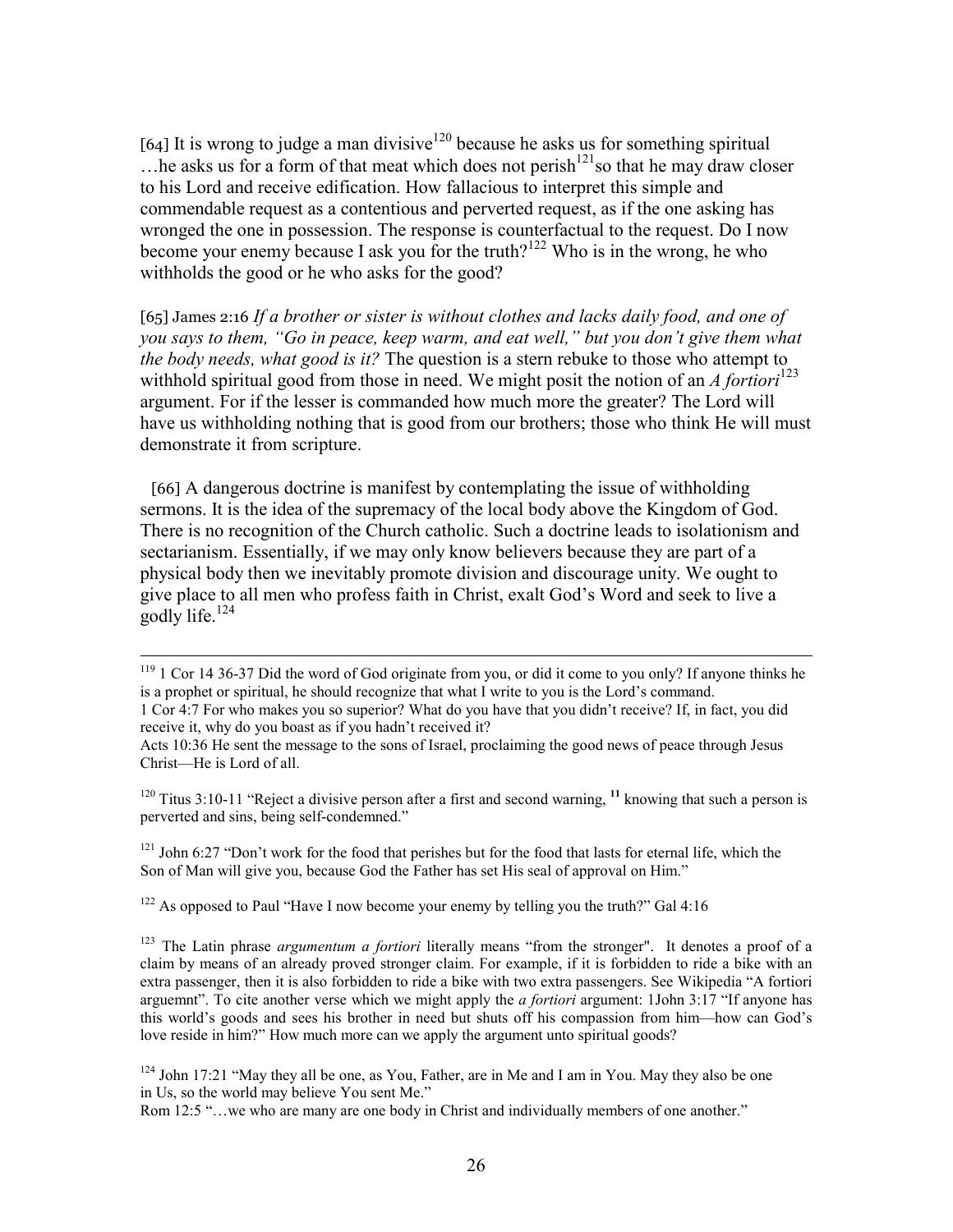[67] To further our point, do not false teachers and cults give away that which is false? In such a case, the distribution of error is far and wide.<sup>125</sup> How then, can the Christian refrain from combating evil by withholding truth? Certainly, this not a Biblical mindset towards the gospel? The solider of Christ should always seek to further his Masters Kingdom<sup>126</sup> and this includes preaching the gospel to the poor as well as combating the error of false teaching.<sup>127</sup> If they have given away error then let us give away truth.<sup>128</sup>

[68] 1Cor 1:11-12 For it has been reported to me about you, my brothers, by members of Chloe's household, that there are quarrels among you. What I am saying is this: each of you says, "I'm with Paul," or "I'm with Apollos," or "I'm with Cephas," or "I'm with Christ." Is it any different for the man who says, "I have Cephas sermons?" If they are what the selfish theologian claims they are why will he not share them? If *Apollos* brings glory to God and Cephas brings glory to God then what right do we have to restrict Apollos or Cephas? If a sermon is true then we should share it with our brothers, not withhold it from them. Division is always threatened when truth is restricted by prejudice.

[69] I contend that the man who withholds his gift is guilty of causing strife in the Church. This is because those who ask for his gift ask for what is right according to what

 $\overline{a}$ 

1Cor 1:10 "Now I urge you, brothers, in the name of our Lord Jesus Christ, that you all say the same thing, that there be no divisions among you, and that you be united with the same understanding and the same conviction."

Gal 3:27-28 "For as many of you as have been baptized into Christ have put on Christ. There is no Jew or Greek, slave or free, male or female; for you are all one in Christ Jesus."

1Peter 3:8 Now finally, all of you should be like-minded and sympathetic, should love believers, and be compassionate and humble

<sup>125</sup> Matt 7:13 "Enter through the narrow gate. For the gate is wide and the road is broad that leads to destruction, and there are many who go through it."

1John 5:19 "We know that we are of God, and the whole world is under the sway of the evil one."

<sup>126</sup> Acts 28:23 "...From dawn to dusk he expounded and witnessed about the kingdom of God." Matt 6:33But seek first the kingdom of God and His righteousness, and all these things will be provided for you.

 $127$  Eph 5:11 "Don't participate in the fruitless works of darkness, but instead, expose them." Luke 3:19 "But Herod the tetrarch, being rebuked by him about Herodias, his brother's wife, and about all the evil things Herod had done…"

 $128$  2Cor 11:12-13 "But I will continue to do what I am doing, in order to cut off the opportunity of those who want an opportunity to be regarded just as we are in what they are boasting about. For such people are false apostles, deceitful workers, disguising themselves as apostles of Christ."

Acts 20:30 "And men from among yourselves will rise up with deviant doctrines to lure the disciples into following them."

2Peter 2:1-3 "But there were also false prophets among the people, just as there will be false teachers among you. They will secretly bring in destructive heresies, even denying the Master who bought them, and will bring swift destruction on themselves. Many will follow their unrestrained ways, and because of them the way of truth will be blasphemed. In their greed they will exploit you with deceptive words. Their condemnation, [pronounced] long ago, is not idle, and their destruction does not sleep."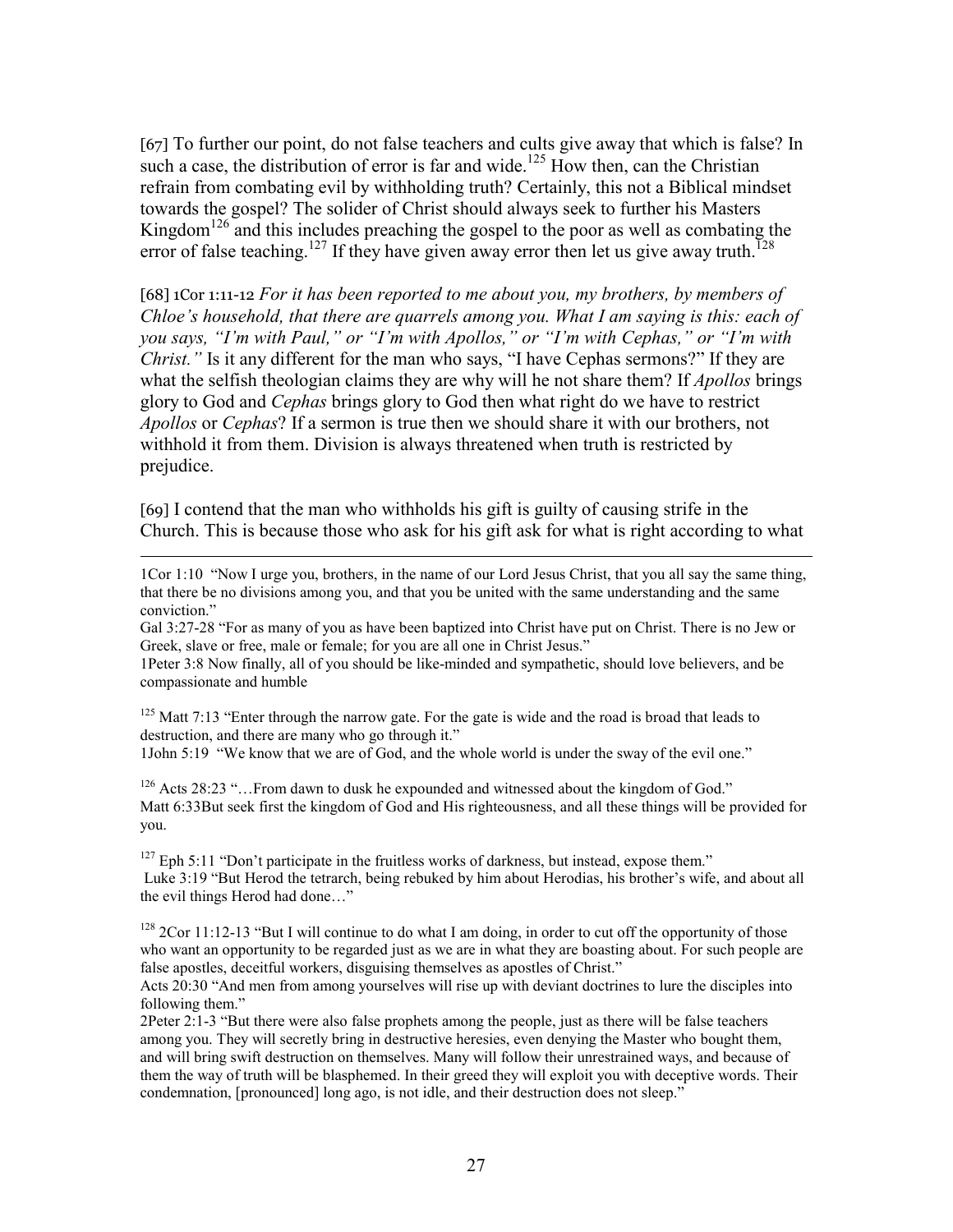God gives.<sup>129</sup> God's people know that He provides gifts for the edification of His Church.<sup>130</sup> The preacher who will not share his theological knowledge with those who ask creates an atmosphere of strife.<sup>131</sup> Without stating it the preacher acts as if what he possess is either too sacred to share with those that ask, or too controversial to be reviewed. Both reasons are against scripture. The preacher's words must be examined<sup>132</sup> and no knowledge can be too sacred to share with our brothers.<sup>133</sup> What God gives he gives for the edification of all. Those who teach different teach what is not found in Scripture.

[70] The Word of God does not endorse the selfish pursuit of theological knowledge. There is no passage in scripture that permits us to privatize what God has given. However, we are not obligated in the case of non-believers that refuse to listen, but we are obligated to those that will listen.<sup>134</sup> Our brethren must share our theological knowledge just as we must share theirs. This is true because it is God's order for His Church. When we have *spiritual grain*<sup>135</sup> we must not withhold it. Those who share

 $\overline{a}$ 

<sup>131</sup> "You may be gifted in preaching. You may be gifted in administration. You may be gifted in finances. But if, like the Corinthians, you make a gift of God the basis for strife, for division, for jealousy, and for competition, then Paul says that you are carnal, not spiritual, no matter how gifted you are, or think that you are. Your faith may look pretty to others, and especially to yourself, but it lacks reality and substance." Vincent Cheung, Pure Religion Pg.9 Reformed Ministries International.

<sup>132</sup> 1Cor 14:29 "Two or three prophets should speak, and the others should evaluate." Prov 18:17 "The first to state his case seems right until another comes and cross-examines him."

<sup>133</sup> 1Cor 10:17 "Because there is one bread, we who are many are one body, for all of us share that one bread."

1Th 2:8 "We cared so much for you that we were pleased to share with you not only the gospel of God but also our own lives, because you had become dear to us."

<sup>134</sup> Matt 7:6 Give not that which is holy unto the dogs, neither cast ye your pearls before swine, lest they trample them under their feet, and turn again and rend you.

<sup>135</sup> Proverbs 11:26 "People will curse anyone who hoards grain, but a blessing will come to the one who sells it."

Proverbs 11:24 "One person gives freely, yet gains more; another withholds what is right, only to become poor."

John Gill Proverbs 11:26 "Jarchi interprets it of the law, and of withholding the teaching of it; but it may be better applied to the Gospel, and the withholding the ministration of that, and so causing a famine, not of bread and of water, but of hearing the word of the Lord; which is done by the Papists, by prohibiting Gospel ministers preaching the word; forbidding the people to read it in their own language; locking it up from them in a language they understand not; and so starve the souls of men, which brings upon them a curse…"

John Gill Proverbs 11:24 "...so he that withholds any truth or doctrine, that keeps back anything that may be profitable to the saints; this tends to the impoverishing: of his soul, and the souls of them that attend on his ministry."

<sup>&</sup>lt;sup>129</sup> Contrary, those who withhold their gifts do not do according to the will of God. So who is the guilty party the one denying the Word of God for convenience and selfishness or the one asking according to the Word of God for edification?

<sup>&</sup>lt;sup>130</sup> See Eph 4:11-13, Col 2:19 "He doesn't hold on to the head, from whom the whole body, nourished and held together by its ligaments and tendons, develops with growth from God."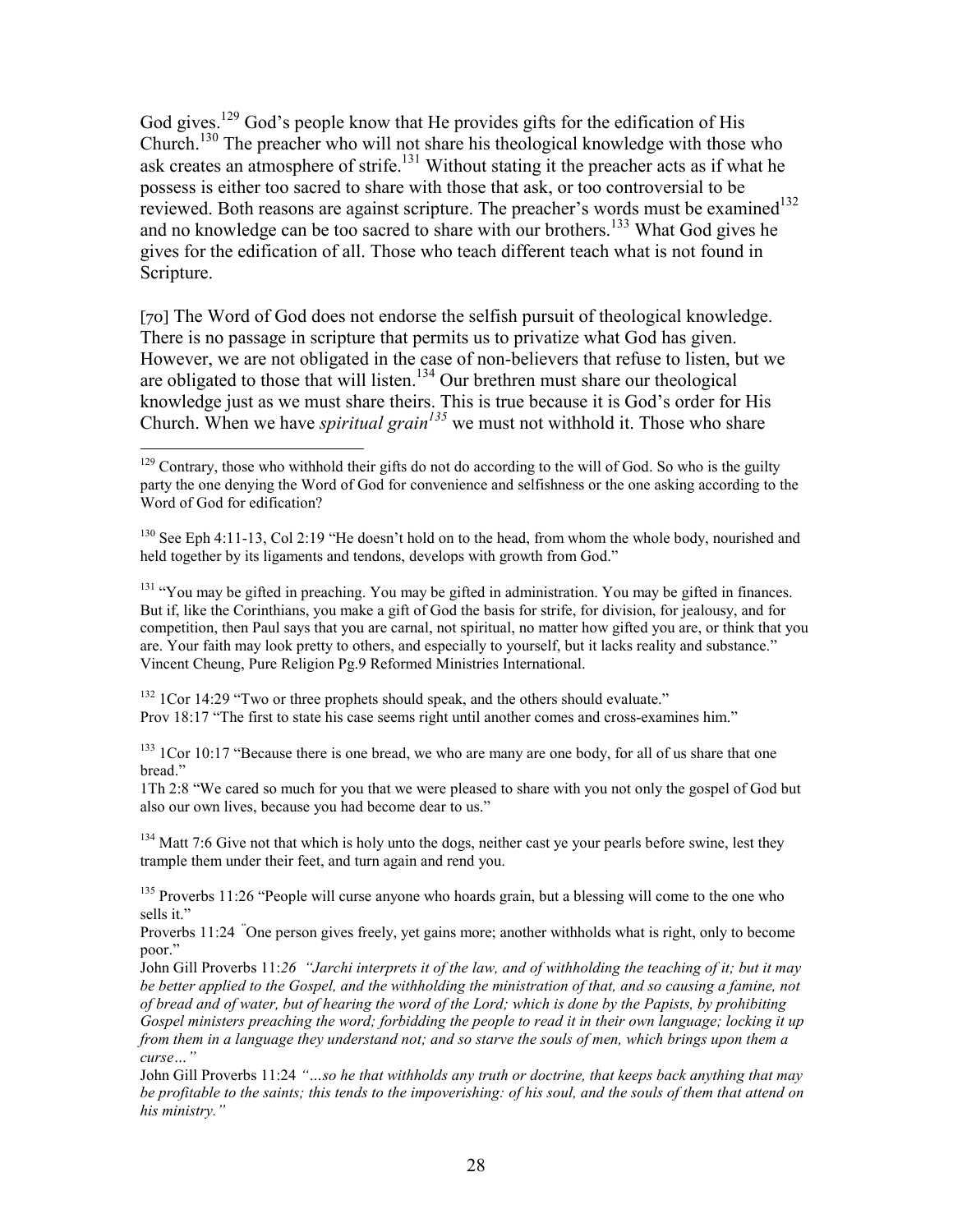theological knowledge advance the Kingdom God regardless of their motives.<sup>136</sup> Those who withhold theological knowledge seek to advance themselves. Such people contend (whether conscious or not) that the gospel is private and that they are sovereign over it. But there is no foundation for this position. Only God can justly withhold good, only He can select His hearers, but for the preacher such actions are a prideful abomination; our message is God's message and therefore we must do with it what He wills.

[71] ...Your boasting will come to naught because your boasting is not good. It is not boasting in Christ,  $137$  it is not boasting at what the Lord has done, it is boasting in what you possess. In your boast you claim to possess and yet your brother has not. It is a boast against those seeking to walk with God and therefore, it is against Christ. If we will boast let us boast in Christ, not in our superior knowledge or theological impetus above other men. If you have knowledge then why don't you share it with your brother?<sup>138</sup> Would not love seek the edification, instead of the alienation of one who names Christ? By all means boast in knowledge, but not to exclude your brother in Christ, rather, share with him what is good that you both might boast in Christ.<sup>139</sup>

[72] Let the objection arise, that a teacher's responsibility does not exceed the boundaries of his own congregation- that we should never share with those in other congregationsand we will smash it to pieces with the Word of God.<sup>140</sup> The Christian is told to do good to all men, to preach the gospel without discrimination. So what can be the prerequisite

 $136$  Phil 1:15-18 "Some, to be sure, preach Christ out of envy and strife, but others out of good will. <sup>16</sup> These do so out of love, knowing that I am appointed for the defense of the gospel; the others proclaim Christ out of rivalry, not sincerely, seeking to cause [me] trouble in my imprisonment. What does it matter? Just that in every way, whether out of false motives or true, Christ is proclaimed. And in this I rejoice. Yes, and I will rejoice…"

<sup>&</sup>lt;sup>137</sup> 1 Corinth 1:30-31 "But from Him you are in Christ Jesus, who for us became wisdom from God, as well as righteousness, sanctification, and redemption, in order that, as it is written: The one who boasts must boast in the Lord."

<sup>2</sup> Corinth 10:13"But we will not boast of things without *our* measure, but according to the measure of the rule which God hath distributed to us, a measure to reach even unto you."

 $138$  Acts 20:35 In every way I've shown you that by laboring like this, it is necessary to help the weak and to keep in mind the words of the Lord Jesus, for He said, 'It is more blessed to give than to receive.' HCSB <sup>139</sup> "We ought to desire, however, that they should all join with us in loving God, and all the assistance that we either give them or accept from them should tend to that one end." Augustine "On Christian Doctrine" Book 1 Chap. 29 translated by J.F. Shaw

<sup>&</sup>lt;sup>140</sup> 1Th 4:9-10 "About brotherly love: you don't need me to write you because you yourselves are taught by God to love one another. In fact, you are doing this toward all the brothers in the entire region of Macedonia. But we encourage you, brothers, to do so even more…"

Galatians 6:10 "Therefore, as we have opportunity, we must work for the good of all, especially for those who belong to the household of faith."

<sup>1</sup>Thessolonians 5:15 "See to it that no one repays evil for evil to anyone, but always pursue what is good for one another and for all."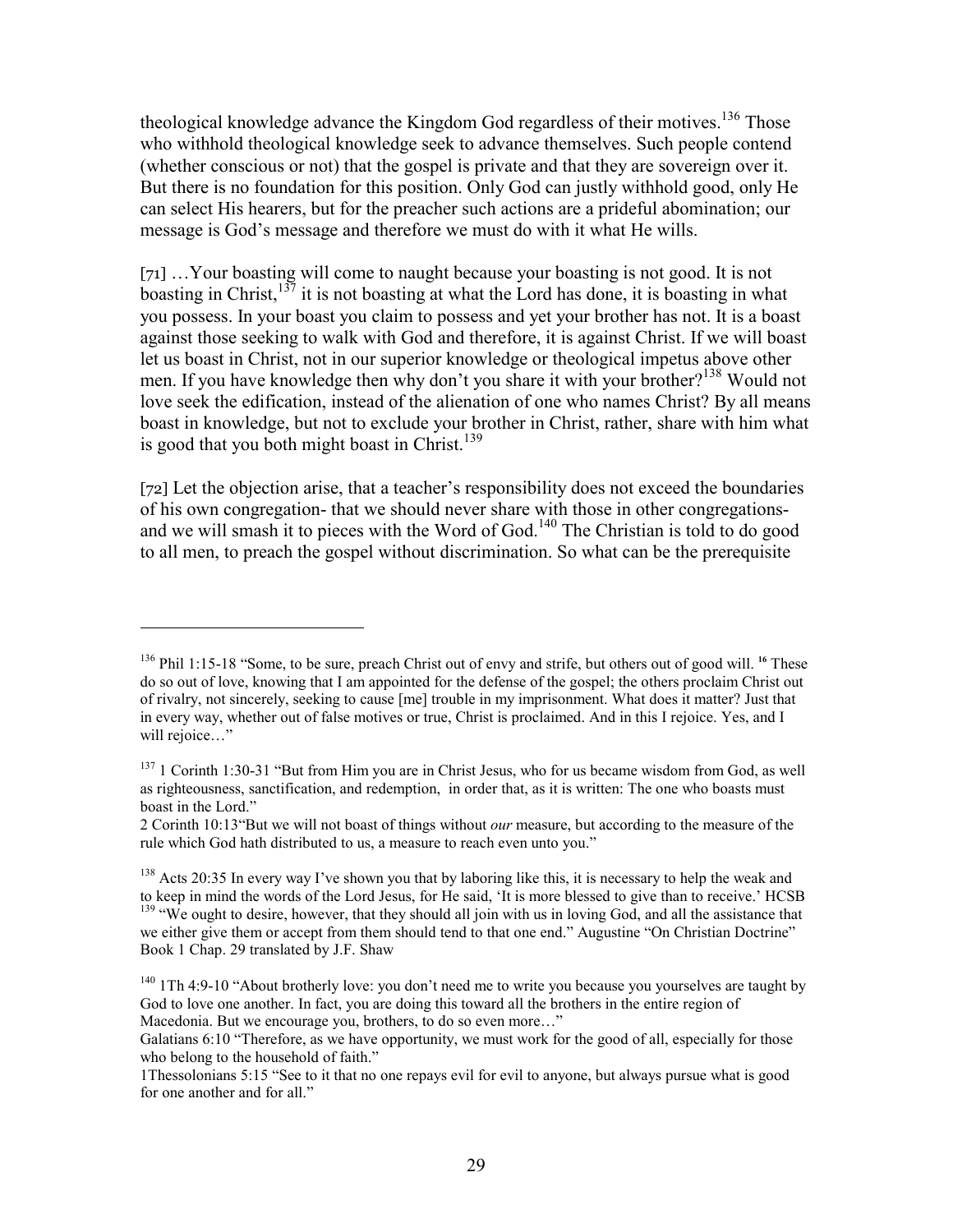for sharing beyond one's willingness to listen?<sup>141</sup> For all that the preacher has, all that He preaches comes from God. Are sermons not spiritual *talents*,<sup> $142$ </sup> has the Master not distributed them to his preachers? What right then does a preacher have to burry his message in the ground? What right does he have to deny others edification? "We do not forbid men" one will say, "We merely bid them to obtain their theology some place else." Such a reply begs the question- it attempts to evade the argument of the parable. If you bid me to get from others what you have- then have you not buried the talent your Master gave?<sup>143</sup> Does your theology belong to you or to God and what has God told you to do with it? Do you have a right to deny the one who wants to listen? Upon what basis can you demonstrate that you own all that you preach? Have you not received it from God dear man! Then how can you deny it to his children? Further, let these selfish theologians not be guilty of violating their own principles. If they will not give outside their congregation then they *must never* give outside their congregation. Likewise, they should never *receive outside* their congregation- this means books as well as spoken sermons.<sup>144</sup> To due such would constitute the practice of a double standard. However, God tells us to give, not to withhold the thing that is good. Men who seek to dodge their obligation by appealing to the locality of the Church must hold that the Church does not exceed beyond the walls of their congregation. If it is admitted, that the Church encompasses more than four walls, then what right can the preacher have to confine his message to four walls? We must share and do good to all men, not because other men have said so, but because God has said so. Herein is the refutation of the idea that edification is strictly confined to locality: "we must work for the good of all, especially for those who belong to the household of faith."<sup>145</sup>

[73] We can give an argument why the minister should allow his message to escape the confines of the local assembly, but can a minister, who believes his message should remain within the local assembly, give an argument to sanction his strange idea?

<sup>&</sup>lt;sup>141</sup> Matt 10:14 "If anyone will not welcome you or listen to your words, shake the dust off your feet when you leave that house or town." Comment: By outlining the ethical action we are to take towards those who will not hear the passage presupposes the action we are to take towards those who will.

<sup>&</sup>lt;sup>142</sup> See Matt 25:14-30

<sup>&</sup>lt;sup>143</sup> Prov 3:27 "When it is in your power, don't withhold good from the one to whom it is due."

<sup>&</sup>lt;sup>144</sup> It is utterly futile to attempt to defend books as a legitimate form of edification and then restrict the preaching of ones sermon. What is the difference between listening to a sermon or reading a book other than the mode of transference?

<sup>&</sup>lt;sup>145</sup> "And that particular church which extends not its duty beyond its own assemblies and members is fallen off from the principal end of its institution; and every principle, opinion, or persuasion, that inclines any church to confine its care and duty unto its own edification only, yea, or of those only which agree with it in some peculiar practice, making it neglective of all due means of the edification of the church catholic, is schismatical." John Owen Vol. 16, The True Nature of a Gospel Church, Chapter 11, Of The Communion of The Churches Pg. 244. Ages Digital Library, John Owen Collection.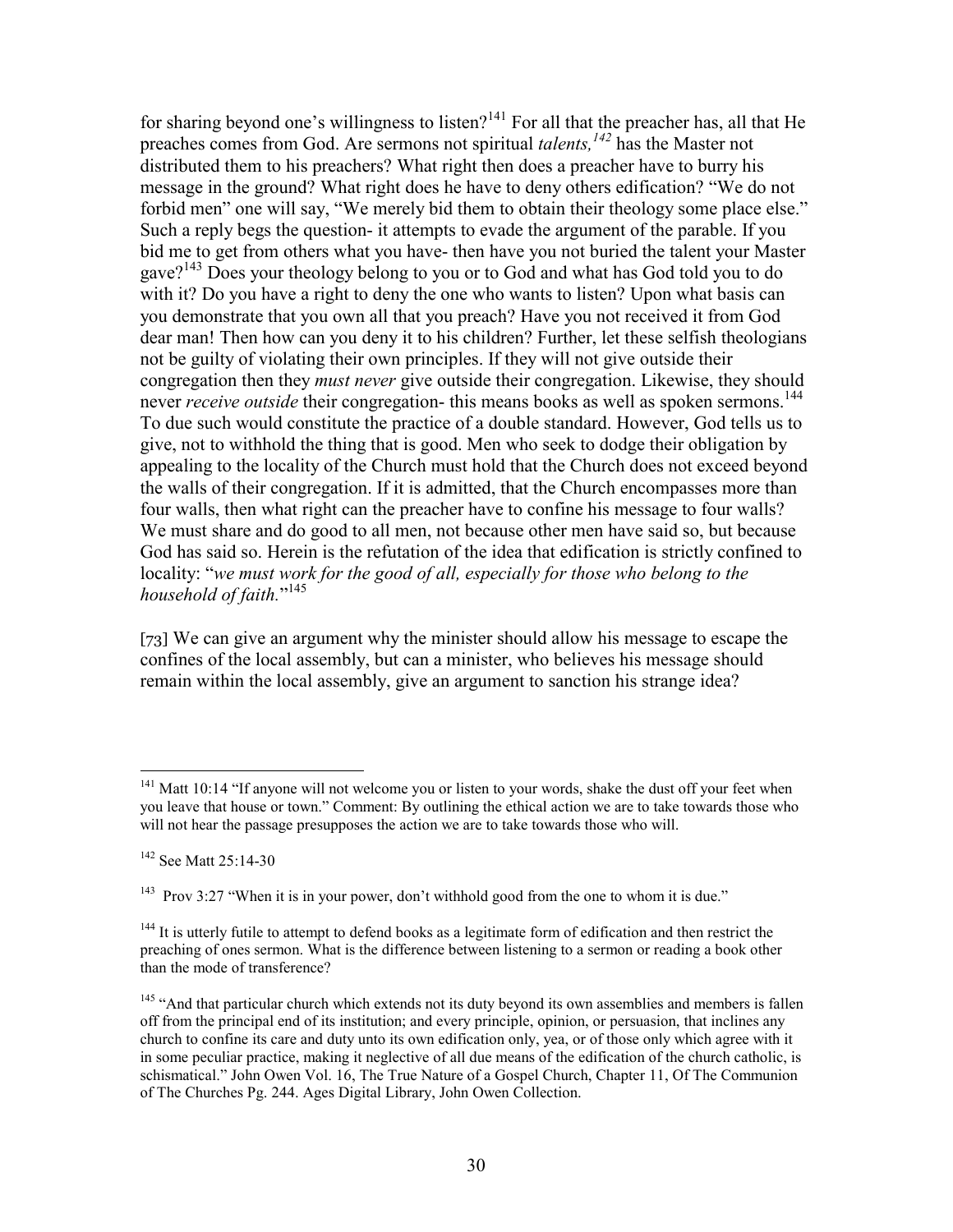[74] By withholding the preaching of the gospel one is despising the ministry and power of the gospel, minimizing it or believing that it can only have effect within a limited sphere. Such is the error of men who pretend to know all that God knows.

[75] Dear ministers what do you have- what do you give? Acts 3:6 But Peter said. "I have neither silver nor gold, but what I have, I give to you: In the name of Jesus Christ the Nazarene, get up and walk!"

[76] In a very real sense we are not combating the errors of the world if we are not preaching against the errors of the world. At the same time we cannot be preaching Christ if we are not preaching against the world, and finally, what good is preaching if it is never heard? Those who refuse to let men hear what they preach when they have preached something true for Christ covet knowledge that belongs to God. When the massage is clear to the preacher he has an obligation to speak it to the people.<sup>146</sup> Restriction can only be imposed on those who will not listen. When the world is full of darkness and children crave the Light, the man who withholds Light is really refusing to withstand darkness.

[77] In the final analysis it comes down to a matter of rights, of who has authoritative possession of the material. After this has been established it becomes a matter of purposewhat will the owner decide to do with his material? God may delegate what he owns to man, transferring the authority of his property into the possession of His creature.<sup>147</sup> In this sense, man is only a steward while God is the owner.<sup>148</sup> The reality of God owning all things is that nothing can ever really belong to another; even though God holds man responsible for His possessions man does not actually own them. They are God's and we

<sup>146</sup> Augustine speaking about the Christian and non-believer punished together: "Where is the man who lives with them in the style in which it becomes us to live with them? For often we wickedly blind ourselves to the occasions of teaching and admonishing them, sometimes even of reprimanding and chiding them, either because we shrink from the labor or are ashamed to offend them, or because we fear to lose good friendships, lest this should stand in the way of our advancement, or injure us in some worldly matter, which either our covetous disposition desires to obtain, or our weakness shrinks from losing. So that, although the conduct of wicked men is distasteful to the good, and therefore they do not fall with them into that damnation which in the next life awaits such persons, yet, because they spare their damnable sins through fear, therefore, even though their own sins be slight and venial, they are justly scourged with the wicked in this world, though in eternity they quite escape punishment... They abstain from interference, because they fear that, if it fail of good effect, their own safety or reputation may be damaged or destroyed; not because they see that their preservation and good name are needful, that they may be able to influence those who need their instruction, but rather because they weakly relish the flattery and respect of men, and fear the judgments of the people, and the pain or death of the body; that is to say, their non-intervention is the result of selfishness, and not of love." Augustine City of God Book 1 Chap. 9, translated by Rev. Marcus Dods, D.D.

 $147$  Jer 27:5 "By My great strength and outstretched arm, I made the earth, and the people, and animals on the face of the earth. I give it to anyone I please."

<sup>&</sup>lt;sup>148</sup> Matt 25:14 "...He called his own slaves and turned over his possessions to them."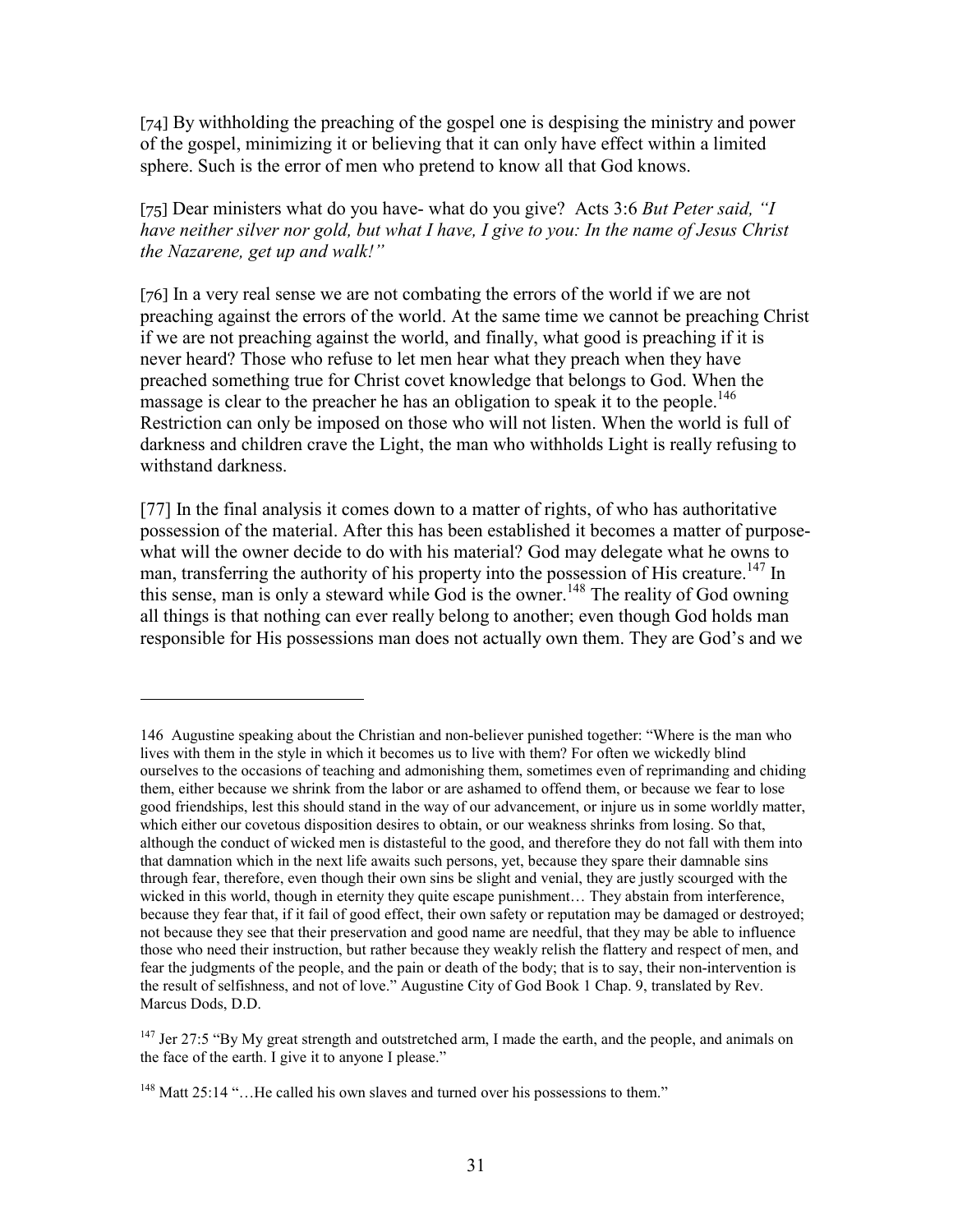are his stewards.<sup>149</sup> Private property exists because all property belongs to God and no man can challenge what He gives to another. If God says certain goods belong to certain men- then He is simply holding man responsible for what He owns. There is no way to escape the reality of this position because God is the creator of all things. No man can take what God has given: the man who takes what God has given to another has stolen from God. This means the State cannot take property that is mine by the right of God. Further, man cannot legitimately superimpose his authority against the Authority of God. What the Lord of the Sermon tells us to do with the sermon is His right and prerogative. Those who seek to take from men what God has rightfully given to them seek to superimpose their will above God's will. Likewise, those who restrict what God has given for the edification of all seek to impose their will above God's will. Hence, those who take by force and those who withhold in greed are guilty of the same crime- they have no respect for the Authority of God. If the Master bids us to sell or keep what He has given than no man can rightfully take it from us. However, if God should tell His steward to give away the goods that he has been given and the steward refuses to obey the command of his Master then the steward must stand before God just as guilty as the thief who stole what God never gave him.

[78] If God gives me a rock He has given it to me for a purpose- in a universe ordered by Sovereignty there is no such thing as a rock without a purpose.<sup>150</sup> Therefore, possessions and goods (including knowledge) are always given with a purpose- nothing is ever given without a purpose, as that would be a contradiction of the Sovereignty of God. Hence, what I should do with my rock always depends upon the purpose that God gave it to me. This means that other men cannot take my rock unless God has told me to give it to themor commanded them to take it from me. To demand that I hand over my rock, when God has told me to keep my rock, would be to desert the reason God gave me the rock. All things are given for a reason-that reason is nothing other than the will of God. Hence, to use my rock other than God has told me to use it or to take another man's rock that God has not given to me is to rebel against God's purpose. In the end my rock is only good to accomplish the purpose for which God gave it.

[79] It must not be denied that God has provided teachers.<sup>151</sup> Neither should we assume that just because a man has the ability to teach it makes him a good Christian.<sup>152</sup> Further, if a good teacher opens up the mysteries of the text to his hearers, if he shows that all its parts work together without contradiction, thereby inspiring his hearers to holiness upon the basis of the complete system of Christ,  $^{153}$  then he has done well. Yet, even as strange

 $\overline{a}$  $149$  Matt 25:27 "...And when I returned I would have received my money back with interest."

 $150$  Heb 1:3 "...He sustains all things by His powerful word."

<sup>151</sup> See Eph 4:11

<sup>&</sup>lt;sup>152</sup> Matt 23:3 "Therefore do whatever they tell you and observe [it]. But don't do what they do, because they don't practice what they teach."

<sup>&</sup>lt;sup>153</sup> Matt 22:31 "Now concerning the resurrection of the dead, haven't you read what was spoken to you by God…"

Matt 19:4 "Haven't you read…"